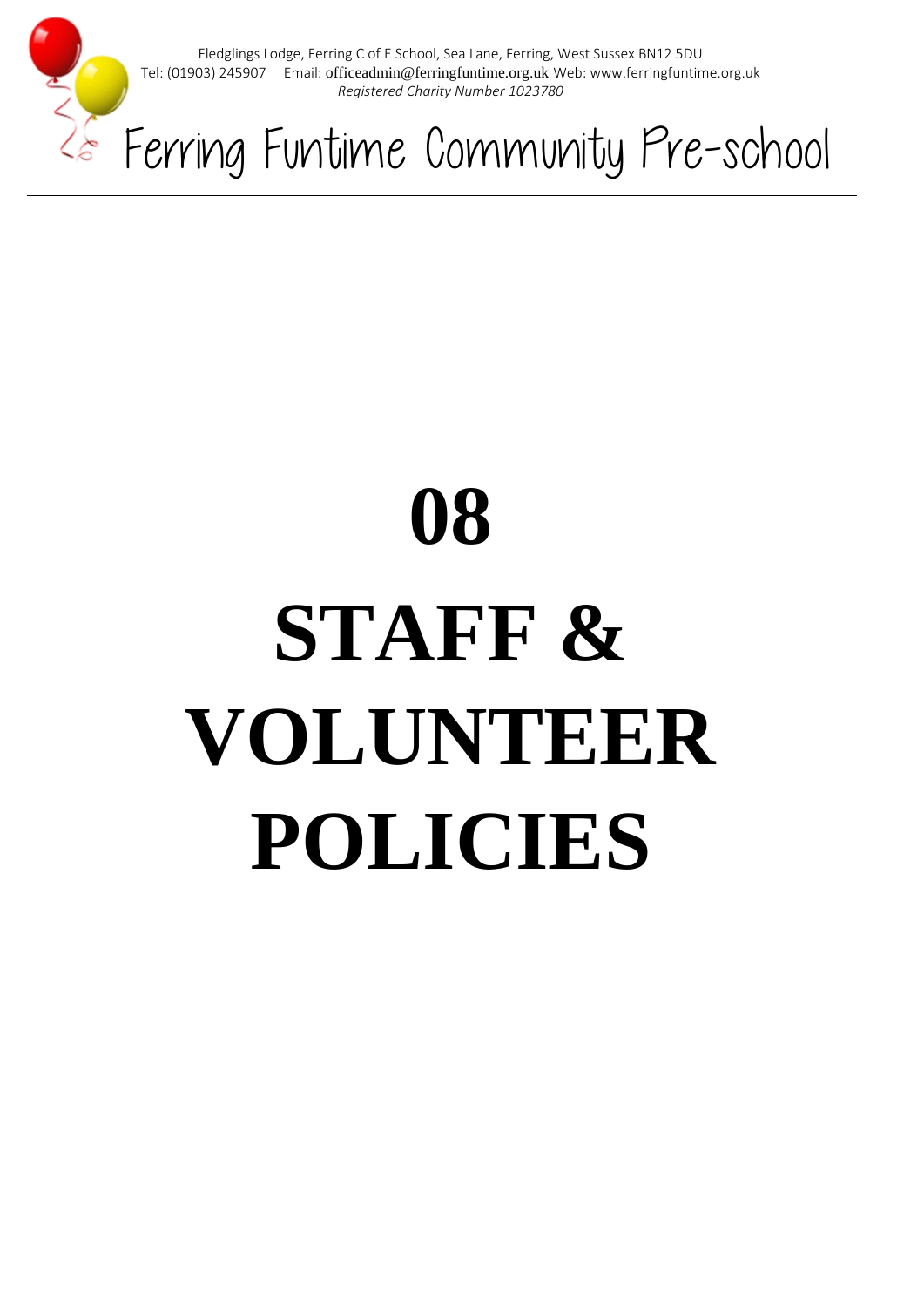# **Contents**

| 08    | Staff and volunteer policy                     | P. 3  |
|-------|------------------------------------------------|-------|
| 08.1  | Staff deployment                               | P.4   |
| 08.2  | Deployment of volunteers and parent helpers    | P. 6  |
| 08.4  | Employment                                     | P. 7  |
| 08.5  | Induction                                      | P. 9  |
| 08.6  | Remote / Home Working                          | P. 10 |
| 08.7  | Staff & Committee Confidentiality Agreement    | P. 12 |
| 08.8  | Social Networking                              | P. 14 |
| 08.9  | <b>Expenses</b>                                | P. 17 |
| 08.10 | <b>Grievance Procedure</b>                     | P. 18 |
| 08.11 | <b>Disciplinary Procedure</b>                  | P. 19 |
| 08.12 | <b>Capability Procedure</b>                    | P. 21 |
| 08.13 | Employee Guidance on Covid and Fitness to Work | P. 24 |
|       |                                                |       |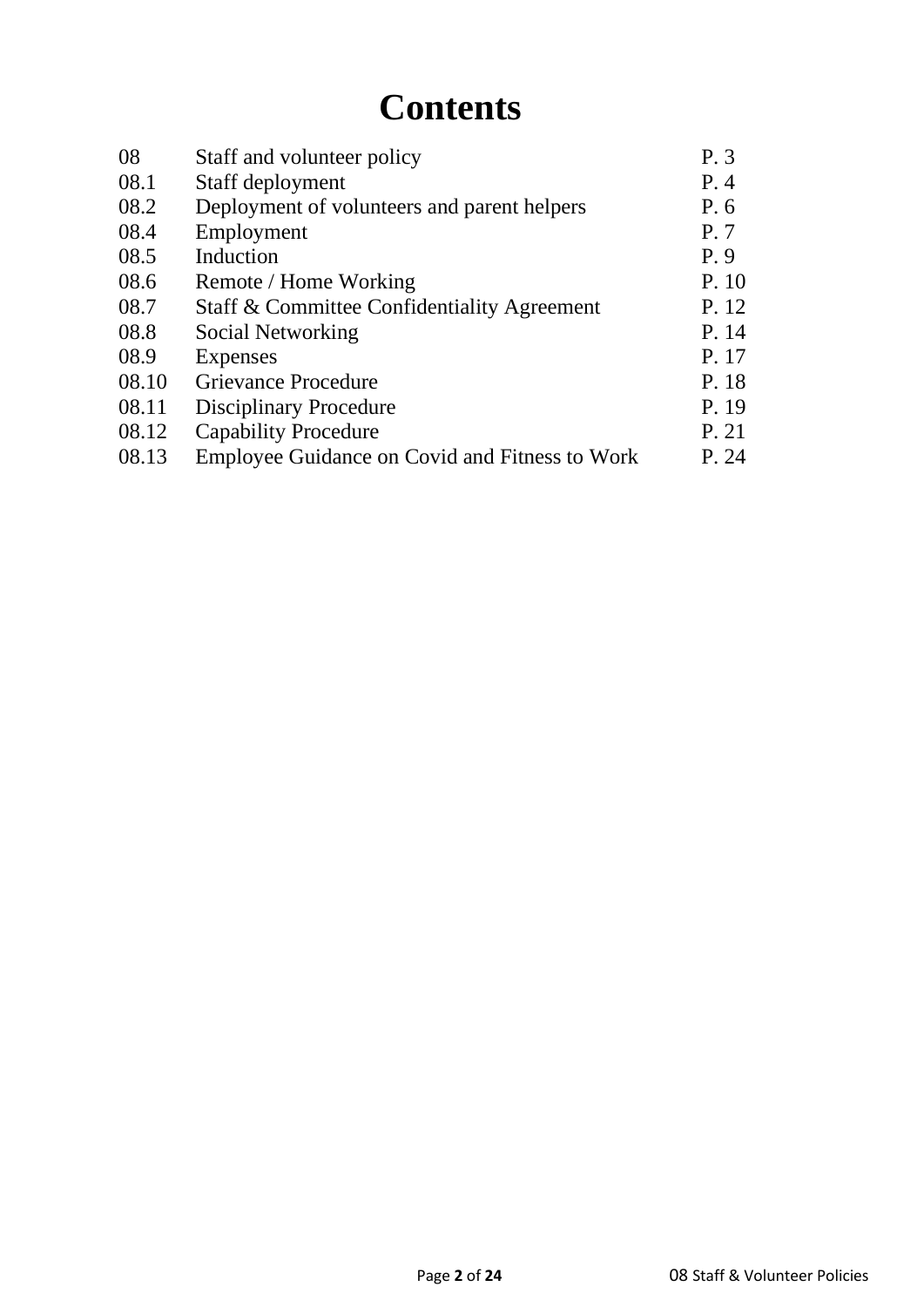# **08 STAFF & VOLUNTEER POLICY**

Alongside associated procedures in 08.1-08.2 Staff, & volunteers, this policy was adopted by Ferring Funtime Community Pre-School in October 2021

#### **Aim**

Staff are deployed to meet the care and learning needs of children and ensure their safety and well-being. There are effective systems in place to ensure that adults looking after children are suitable to do so.

# **Objectives**

- All staff and volunteers who work more than occasionally with the children have enhanced DBS disclosure checks.
- All staff and volunteers working with children have appropriate training, skills, and knowledge.
- All staff are deployed in accordance with the procedures.
- There is a complaints procedure and staff, and volunteers know how to complain and who they complain to.
- Ofsted are notified of staff changes or changes to the setting's name or address.
- Parents are involved with their children's learning and their views are considered.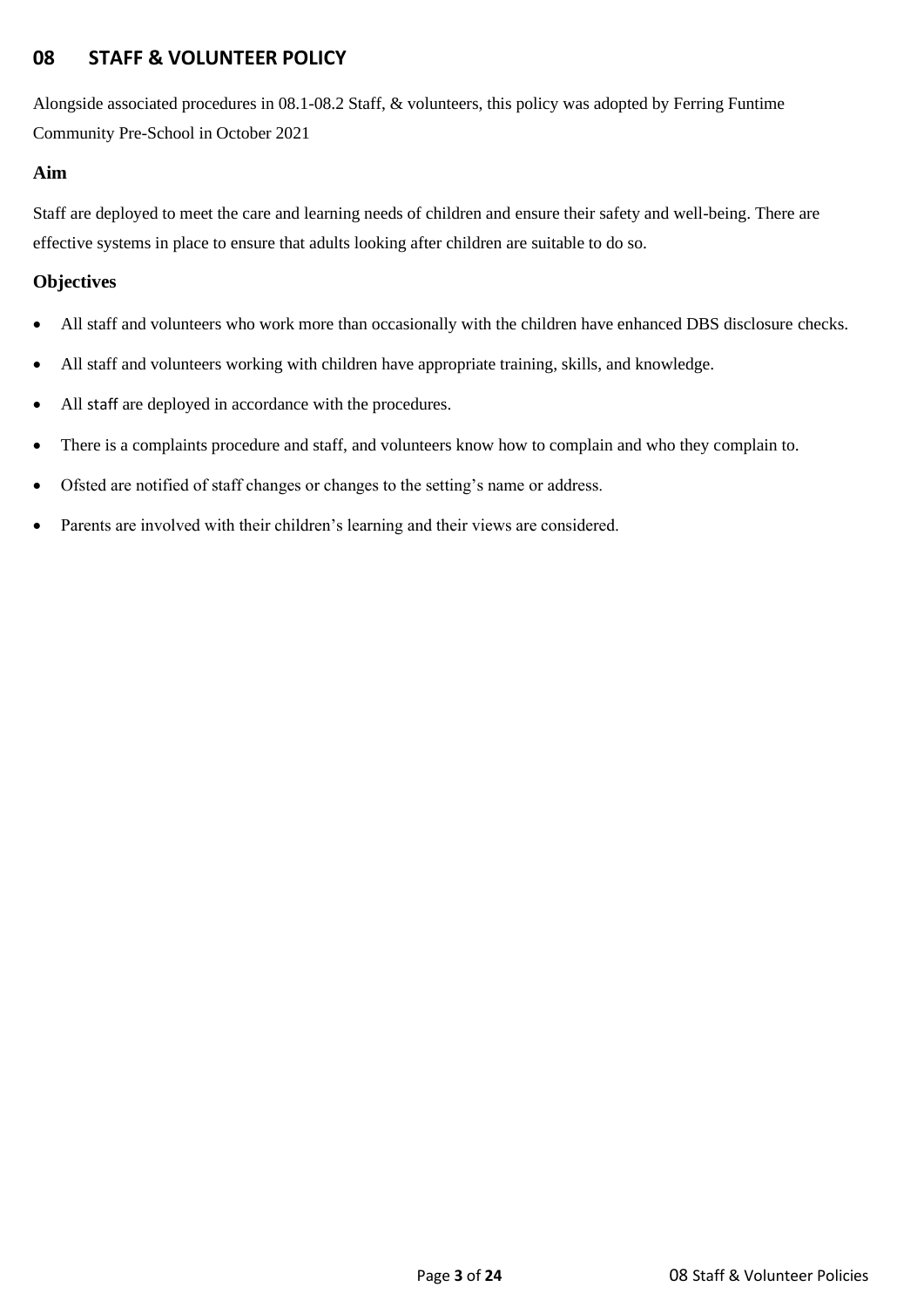# **08.1 STAFF DEPLOYMENT**

Members of staff are deployed to meet the care and learning needs of children and to ensure their safety and well-being at all times.

- Two members of staff are on the premises before children are admitted in the morning and the end of the day; one of which should be the manager or deputy.
- At least one Paediatric First Aider must be on site at all times when children are present
- The setting manager deploys staff to give adequate supervision of indoor and outdoor areas, ensuring that children are usually within sight and hearing of staff and always within sight *or* hearing of staff at all times.
- All staff are deployed according to the needs of the setting and the children attending.
- In open plan provision, staff are positioned in areas of the room and outdoors to supervise children and to support their learning.
- Staff are responsible for ensuring that equipment in their area is used appropriately and that the area is tidy at the end of the session.
- Staff plan their focus on activities
- Staff inform colleagues if they have to leave the room for any reason.
- There are generally two members of staff outside in the garden when it is being used, one of whom supervises climbing equipment that has been put out.
- The setting manager may direct other members of staff to join those outside, if the numbers of children warrant additional staff.
- Staff focus their attention on the children at all times whilst having a wider awareness of what is happening around them.
- Staff do not spend working time in social conversation with colleagues.
- Staff allow time for colleagues to engage in 'sustained shared interaction' with children and do not interrupt activities led by colleagues.
- Sufficient staff are available at story times to engage children.
- Key persons spend time with key groups daily; these times are not for focussed activities but for promoting shared times and friendship.

#### **Staff children**

- Where members of staff have their own children with them at the setting, the age of the child must fall within the stipulated ages of the setting's Ofsted registration.
- Where members of staff are likely to be working directly with their own children, this is subject to discussion before commencement with the setting manager ..
- Where it is agreed that a member of staff's child attends the setting, it is subject to the following: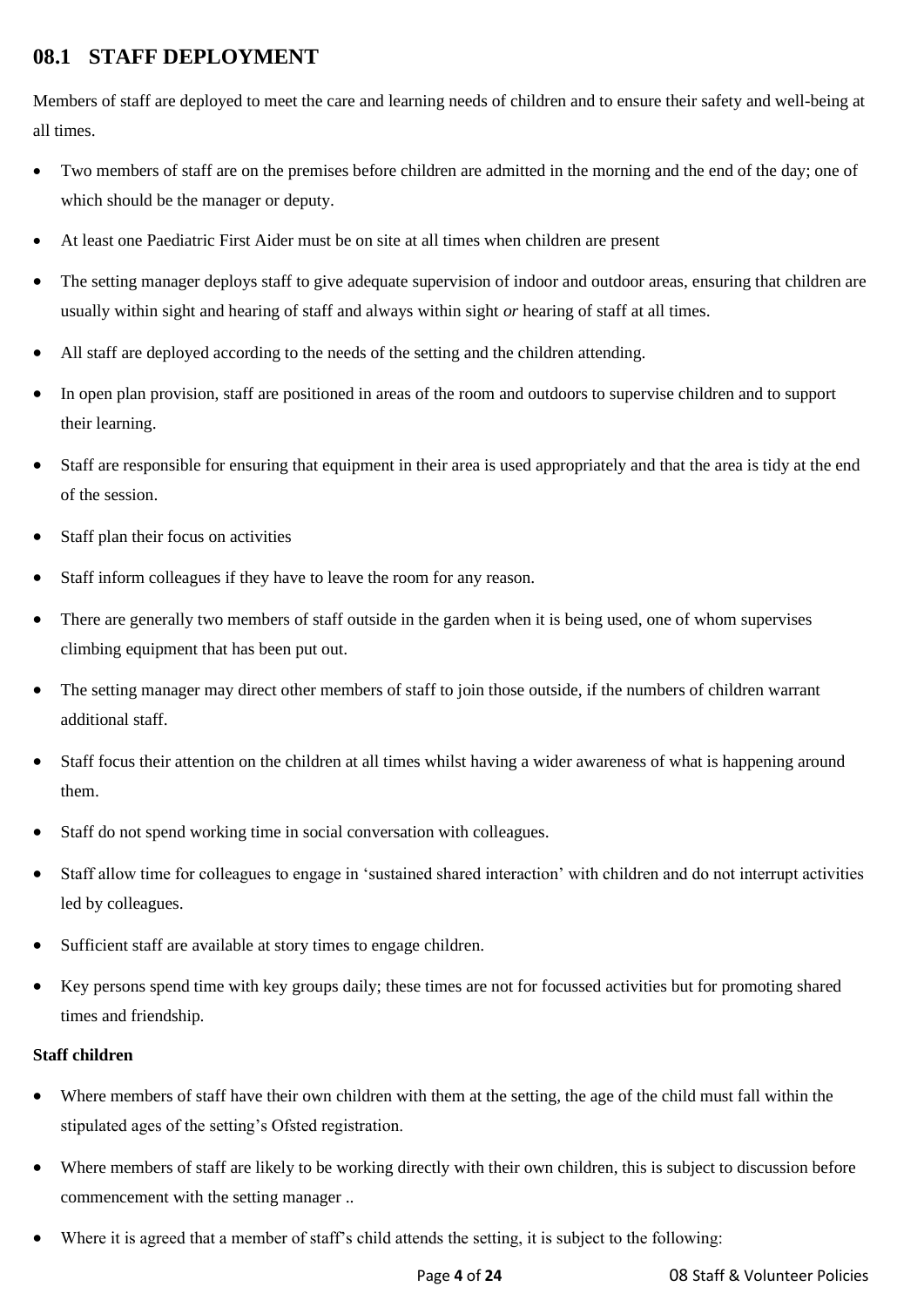- the child is treated by the parent and all staff as any other child would be
- the child will not be in the parent's key group of children
- the key person and parent will work towards helping the child to make a comfortable separation from the parent to allow the parent to fully undertake their role as a staff member of the setting
- the key person will take responsibility for the child's needs throughout the day, unless the child is sick or severely distressed
- the situation is reviewed as required, to ensure that the needs of the child are being met, and that the parent is able to fulfil his/her role as a member of staff

If it is the setting manager's child, then their line manager ensures the criteria above is met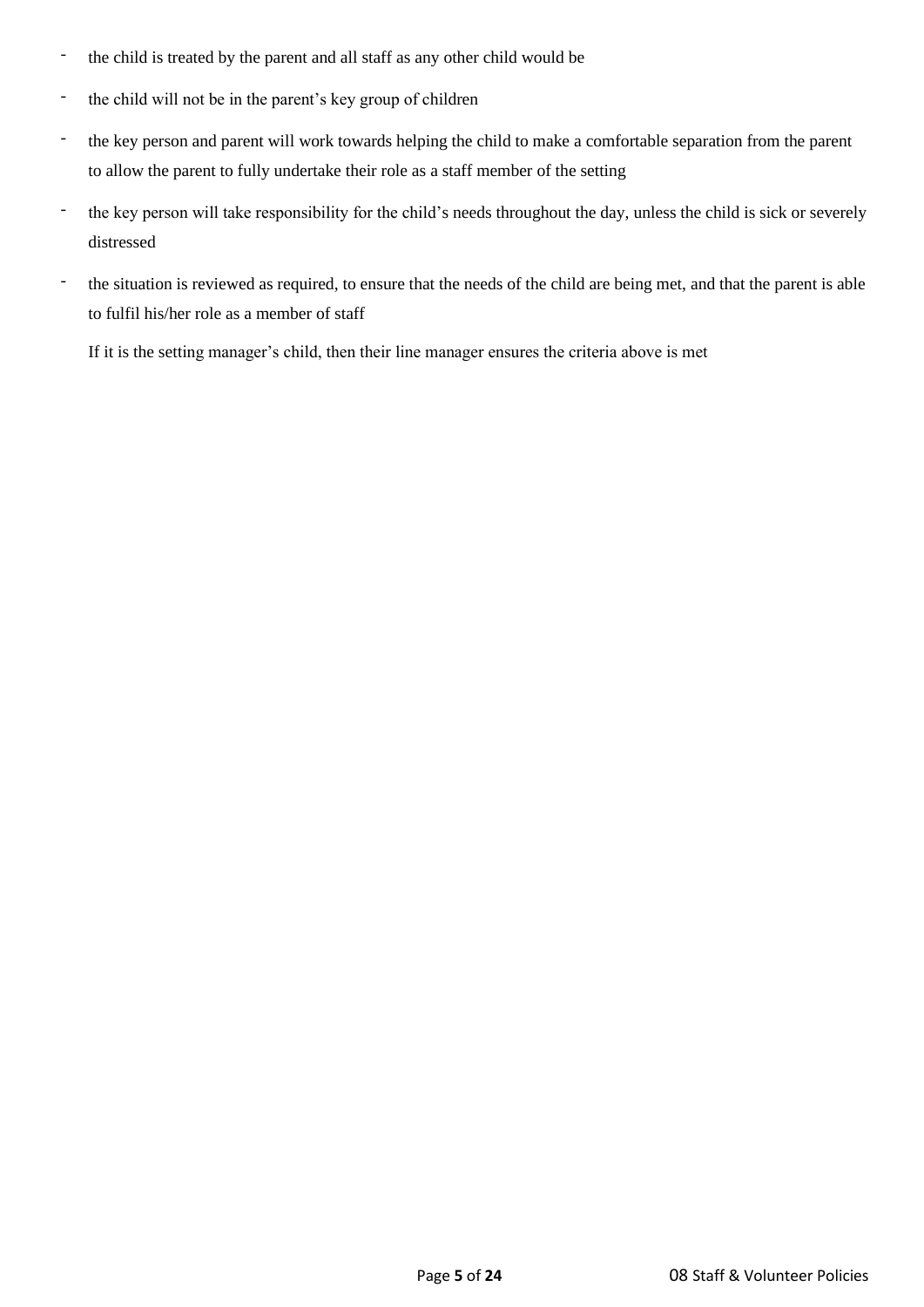# **08.2 DEPLOYMENT OF VOLUNTEERS AND PARENT HELPERS**

Volunteers and parent helpers are always under the supervision of a permanent member of staff. They are not included in staff ratios, or as the two members of staff needed on the premises before children are admitted in the morning or at the end of the day.

- The setting manager ensures that volunteers and parent helpers are deployed to assist permanent staff.
- Volunteers and parent helpers assist staff in ensuring that the equipment in their designated area is used appropriately and that it is left tidy at the end of the session.
- Volunteers and parent helpers give additional support for busy areas or to track or observe children.
- Volunteers and parent helpers inform colleagues where they are going if they leave the room at any time.
- Volunteers and parent helpers do not have unsupervised access to children; they do not take them into a separate room for an activity or toileting and do not take them off premises.
- Volunteers and parent helpers are deployed in addition to two members of staff in the garden/outdoor area when in use.
- The setting manager can direct volunteers and parent helpers to join those outside if the numbers of children warrant additional numbers of staff available.
- Volunteers and parent helpers focus their attention to children at all times.
- Volunteers and parent helpers do not spend time in social conversation with colleagues while they are with children.
- Volunteers and parent helpers allow time for colleagues to engage in 'sustained shared interaction' with children and do not interrupt activities led by colleagues.
- Sufficient volunteers and parent helpers are available to support staff at story times.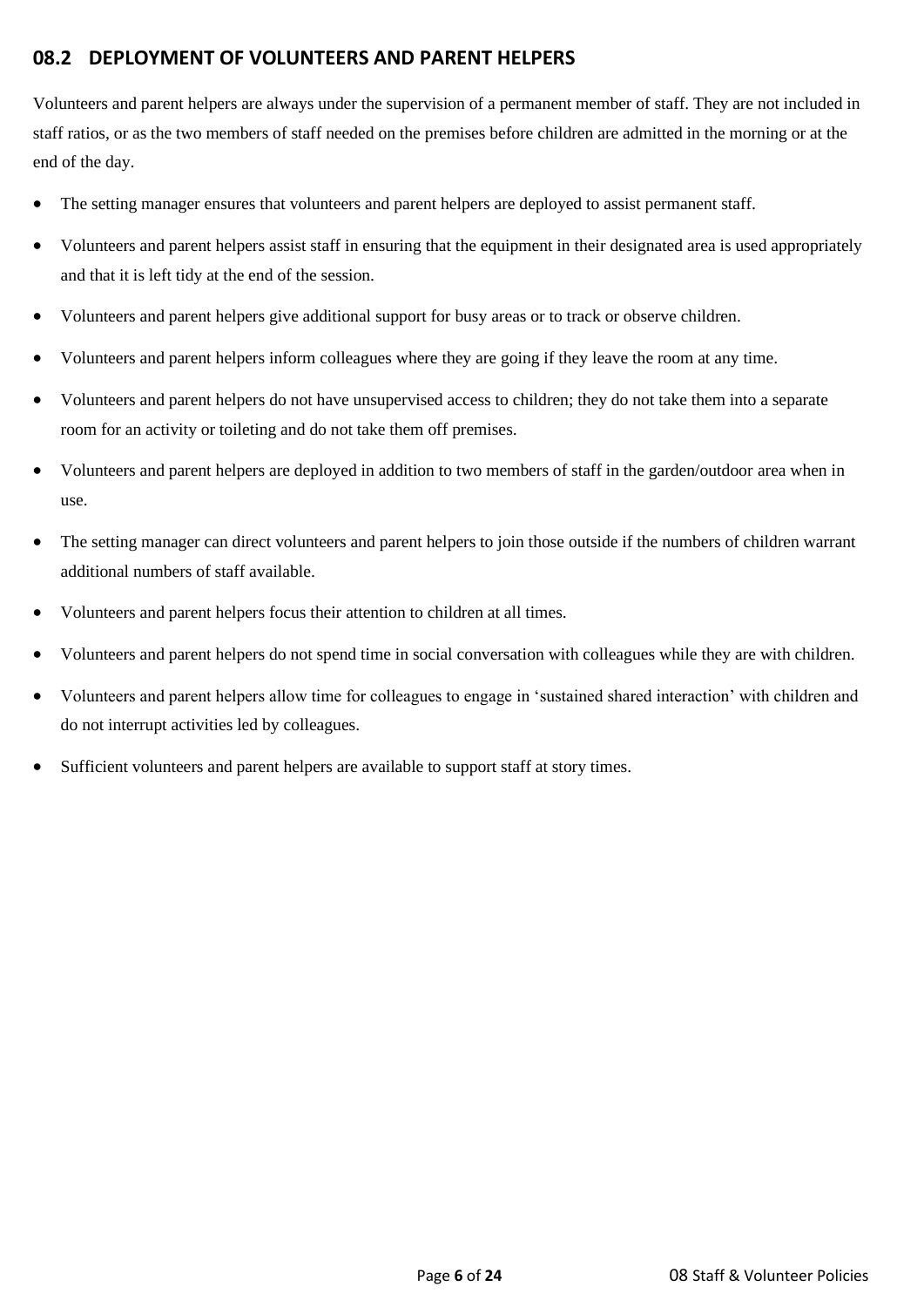# **08.4 EMPLOYMENT**

#### **Policy statement**

We meet the Safeguarding and Welfare Requirements of the Early Years Foundation Stage, ensuring that our staff and volunteers are appropriately qualified, and we carry out checks for criminal and other records through the Disclosure and Barring Service (DBS) in accordance with statutory requirements.

#### **Procedures**

#### *Vetting and staff selection*

- We work towards offering equality of opportunity by using non-discriminatory procedures for staff recruitment and selection.
- All our staff have job descriptions, which set out their roles and responsibilities.
- We welcome applications from all sections of the community. Applicants will be considered on the basis of their suitability for the post, regardless of disability, gender reassignment, pregnancy and maternity, race, religion or belief, sexual orientation, sex, age, marriage or civil partnership. Applicants will not be placed at a disadvantage by our imposing conditions or requirements that are not justifiable.
- We follow the requirements of the Early Years Foundation Stage and Ofsted guidance on checking the suitability of all staff and volunteers. This includes obtaining references and ensuring they have a satisfactory enhanced criminal records check with barred list(s) check through the DBS. This is in accordance with requirements under the Safeguarding Vulnerable Groups Act (2006) and the Protection of Freedoms Act (2012) for the vetting and barring scheme.
- Where an individual is subscribed to the DBS Update Service we carry out a status check of their DBS certificate, after checking their identity and viewing their original enhanced DBS certificate to ensure that it does not reveal any information that would affect their suitability for the post.
- We keep all records relating to the employment of our staff and volunteers; in particular those demonstrating that suitability checks have been done, including the date of issue, name, type of DBS check and unique reference number from the DBS certificate, along with details of our suitability decision.
- We require that all our staff and volunteers keep their DBS check up-to-date by subscribing to the DBS Update Service throughout the duration of their employment with us.
- Our staff are expected to disclose any convictions, cautions, court orders, reprimands and warnings which may affect their suitability to work with children – whether received before, or at any time during, their employment with us.
- We obtain consent from our staff and volunteers to carry out on-going status checks of the Update Service to establish that their DBS certificate is up-to-date for the duration of their employment with us.
- Where we become aware of any relevant information which may lead to the disqualification of an employee, we will take appropriate action to ensure the safety of children. In the event of disqualification, that person's employment with us will be terminated.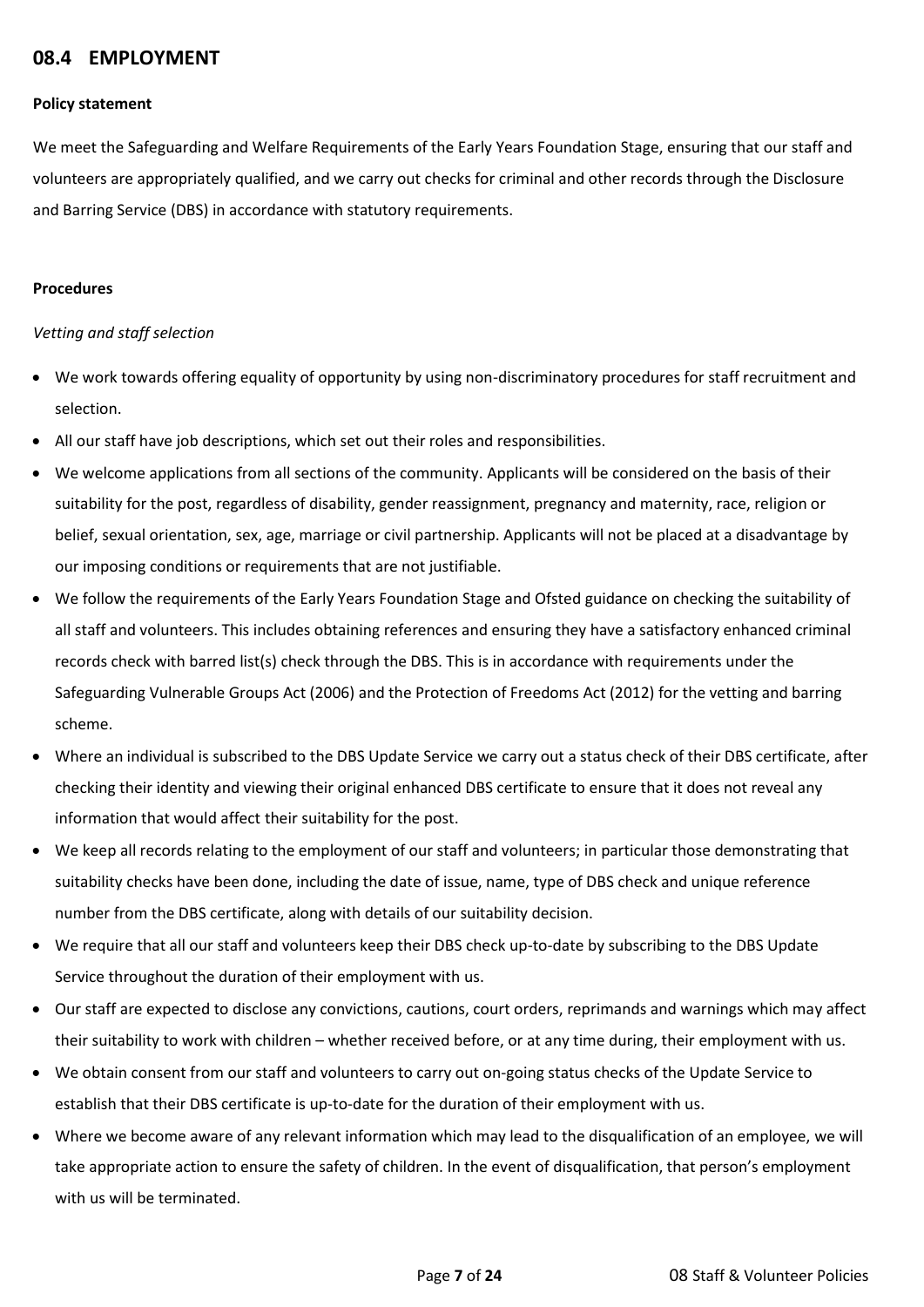#### *Notifying Ofsted of changes*

• We inform Ofsted of any changes to our Registered Person (trustees/director(s)/owner(s) our provision) and/or our manager.

# *Training and staff development*

- Our manager holds a BA (Hons) degree in Early Childhood Studies and at least half of our other staff members hold the CACHE Level 3 Certificate for the Children and Young People's Workforce or an equivalent or higher qualification.
- We provide regular in-service training to all our staff whether paid staff or volunteers through the Pre-school Learning Alliance, WSCC and external agencies.
- Our budget allocates resources to training.
- We provide our staff with induction training in the first week of their employment. This induction includes our Health and Safety Policy and Safeguarding Children and Child Protection Policy. Other policies and procedures are introduced within an induction plan.
- We support the work of our staff by holding regular supervision meetings and appraisals.
- We are committed to recruiting, appointing and employing staff in accordance with all relevant legislation and best practice.

## *Staff taking medication/other substances*

- If a member of staff is taking medication which may affect their ability to care for children, we ensure that they seek further medical advice. Our staff will only work directly with the children if medical advice confirms that the medication is unlikely to impair their ability to look after children properly.
- Staff medication on the premises will be stored securely and kept out of reach of the children at all times.
- If we have reason to believe that a member of our staff is under the influence of alcohol or any other substance that may affect their ability to care for children, they will not be allowed to work directly with the children and further action will be taken.

#### *Managing staff absences and contingency plans for emergencies*

- Our manager organises our staff annual leave so that ratios are not compromised.
- Where our staff are unwell and take sick leave in accordance with their contract of employment, we organise cover to ensure ratios are maintained.
- Sick leave is monitored and action is taken where necessary, in accordance with the individual's contract of employment.

We have contingency plans to cover staff absences, as follows: **NVQ Level 3 Bank Staff**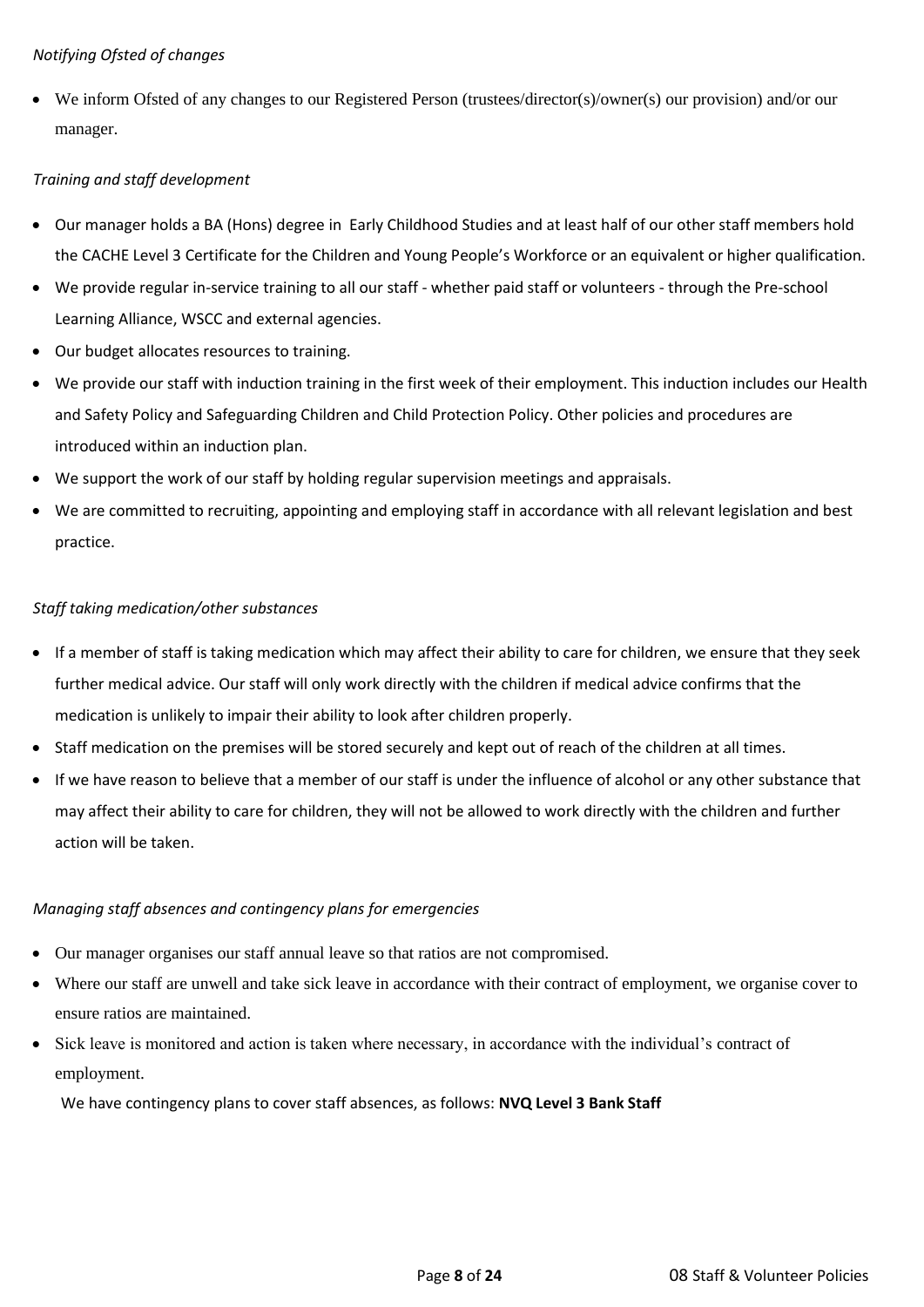#### **08.5 INDUCTION OF EMPLOYEES AND VOLUNTEERS POLICY & PROCEDURE**

#### **Policy statement**

We provide an induction for all employees and volunteers in order to fully brief them about the setting, the families we serve, our policies and procedures, curriculum and daily practice.

#### **Procedures**

- We have a written induction plan for all new staff, which includes the following:
	- **-** Introductions to all employees and volunteers [including management committee members].
	- **-** Familiarisation with the building, health and safety, and fire and evacuation procedures.
	- **-** Ensuring our policies and procedures are read and adhered to.
	- **-** Introduction to the parents, especially parents of allocated key children where appropriate.
	- **-** Familiarisation with confidential information in relation to any key children where applicable.
	- **-** Details of the tasks and daily routines to be completed.
- The induction period lasts at least two weeks. The manager inducts new employees and volunteers. A member of the senior management team inducts new managers
- During the induction period, the individual must demonstrate understanding of and compliance with policies, procedures, tasks and routines.
- Successful completion of the induction forms part of the probationary period.
- Following induction, we continue to support our staff to deliver high quality performance through regular supervision and appraisal of their work.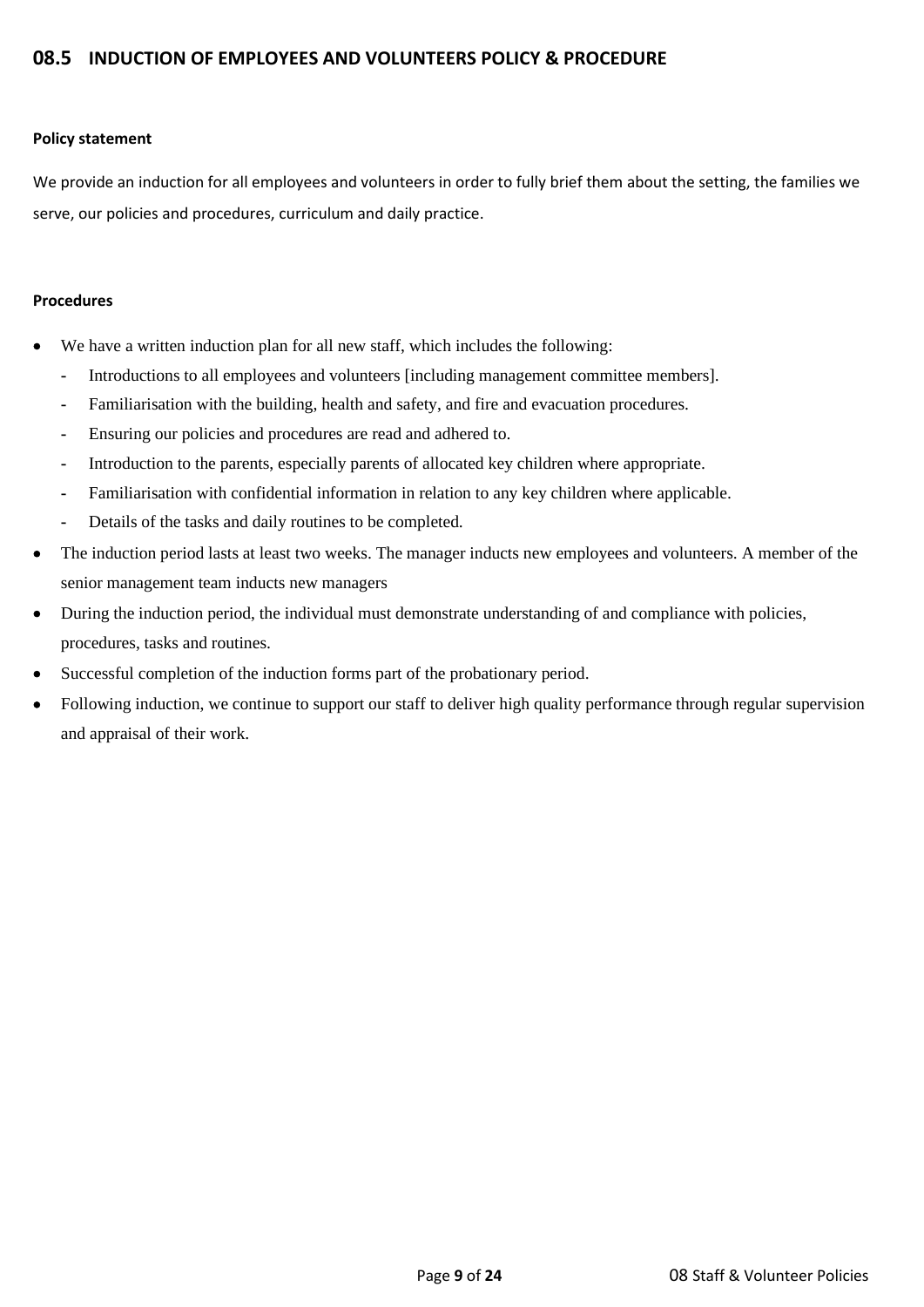# **08.6 REMOTE / HOME WORKING POLICY**

#### **Statement**

Ferring Funtime Community Pre-School promotes flexible working for administration staff when appropriate, where appropriate and at its absolute discretion. Ferring Funtime will agree to an employee working wholly or partly from home, provided that such an agreement is suitable and is likely to achieve effective and efficient working by the employee. The provision of home working plays an important part in making it possible to attract and retain the best possible staff.

#### **The benefits of home working for Ferring Funtime includes:**

- Control of office space requirement and containment of overhead costs.
- Staff attraction, retention and performance.
- Promotion of the Charity as forward-thinking and able to embrace technology maintaining operational flexibility.

#### **The benefits of homeworking to employees include:**

- Promotion of work / life balance
- Job satisfaction
- **Flexibility**
- Saving of travel costs and time
- Reduced stress.

Home working is not a contractual right.

#### **Home Working Criteria**

Ferring Funtime will consider the extent to which the employee holds the right personal qualifies and skills suitable for home working in accordance with eh following non-exhaustive criteria:

- Self-discipline and motivation
- The ability to work without direct supervision
- Level of experience
- Organisational skills
- The ability to manage time effectively and meet deadlines
- The ability to cope with the potentially conflicting demands of work and family
- General reliability, attendance and time keeping record
- Disciplinary record

Ferring Funtime reserves the right to amend the criteria at any stage as the operational needs of the charity dictate. The criteria will also be used to monitor the continued viability of home working.

#### **Work and Caring Commitments**

Home workers must separate domestic and work activities as far as is practicable possible. Employees with caring responsibilities will be required to demonstrate that the care arrangements for the dependant person do not conflict with work activities. The employee's lines manager must be informed as soon as reasonable possible of any changes to caring arrangements that have implications for the work being undertaken from home.

As there is a need to balance work and home life, employees should inform their friends and family about their home working arrangements to ensure interruptions are kept to a minimum during the working day.

#### **Data Protection**

There are a number of common-sense guidelines which should help you remain compliant with data protection legislation and reduce the potential for a data breach. A data breach being defined as "A security incident in which sensitive or confidential data is copies, transmitted, viewed, stolen, lost, accidentally or intentional destroyed or amended, or used by an individual unauthorised to do so".

Work from administration inevitably means that data regarding children, their families and staff will be available remotely, we therefore advise the following;

- Lists of names and addresses or confidential records must not be left unattended at home.
- Any information precluding to any child, their family or members of staff must be stored on a password protected PC, memory stick or device.
- Any hardcopy data must be stored in lockable cupboard or drawer.
- Where possible avoid working in an area frequented by family, friends or other visitors.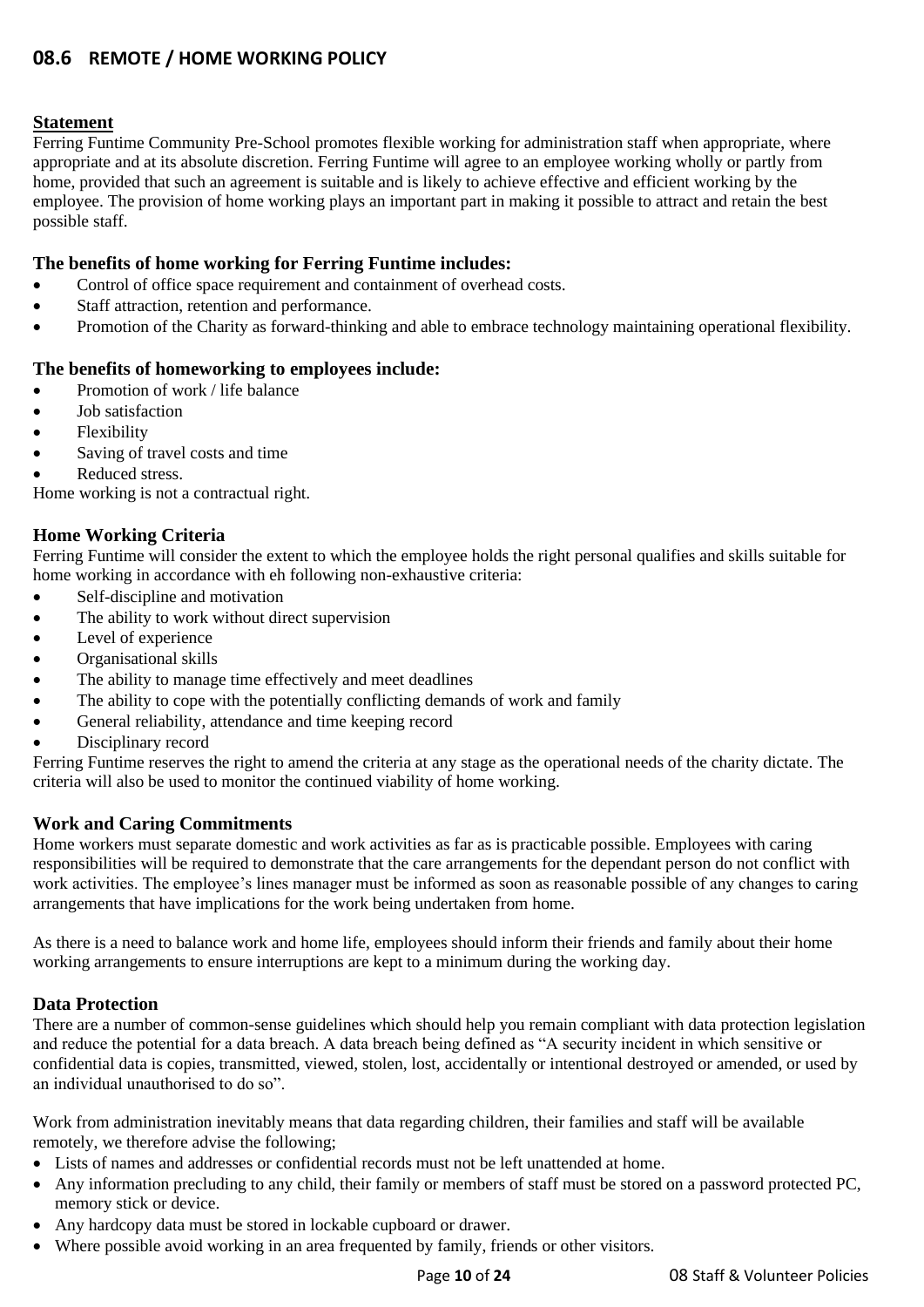- If you leave your device unattended in the home, initiate the screen saver, and / or exit the file your accessing, and /or lock the screen.
- Do not share your system login/password with anyone for any reason.
- Do not allow family or friends to use your device if you have been accessing company systems.
- Do not download any company data or information to your personal devices.
- Do not print any documents containing personal data unless it is absolutely necessary, documents must be stored in your lockable cabinet any make sure the document is destroyed when no longer needed.
- Observe a "clean desk" policy but not leaving any documents containing personal or confidential information lying around.
- If your devices are lost, stolen, or misplaced you must inform your manager immediately.

#### **Terms and Conditions of Service**

Homeworkers will receive the same terms and condition of service as office-based employees that carry out the same or similar work. The employer has a duty of care to its employees and should carry out a risk assessment before homeworking can be approved.

Homeworkers will not be entitled to claim Tax relief if they have voluntarily requested to work from home. Ferring Funtime will not contribute towards costs of working from home, eg. electricity, gas, broadband etc unless otherwise agreed. It is the responsibility of the employee to advise their mortgage provider, landlord or home insurer if they intend to work from home.

#### **Particular Considerations**

Home workers are required, on request, to attend the workplace for purposes such as training, performance assessments and appraisals, disciplinary hearings, client visits, team meeting sand other business-related meeting and/or for operational reasons. All travel costs and expenses incurred in attending the workplace will be the responsibility of the employee. The dates and times of such visits will be agreed in advance.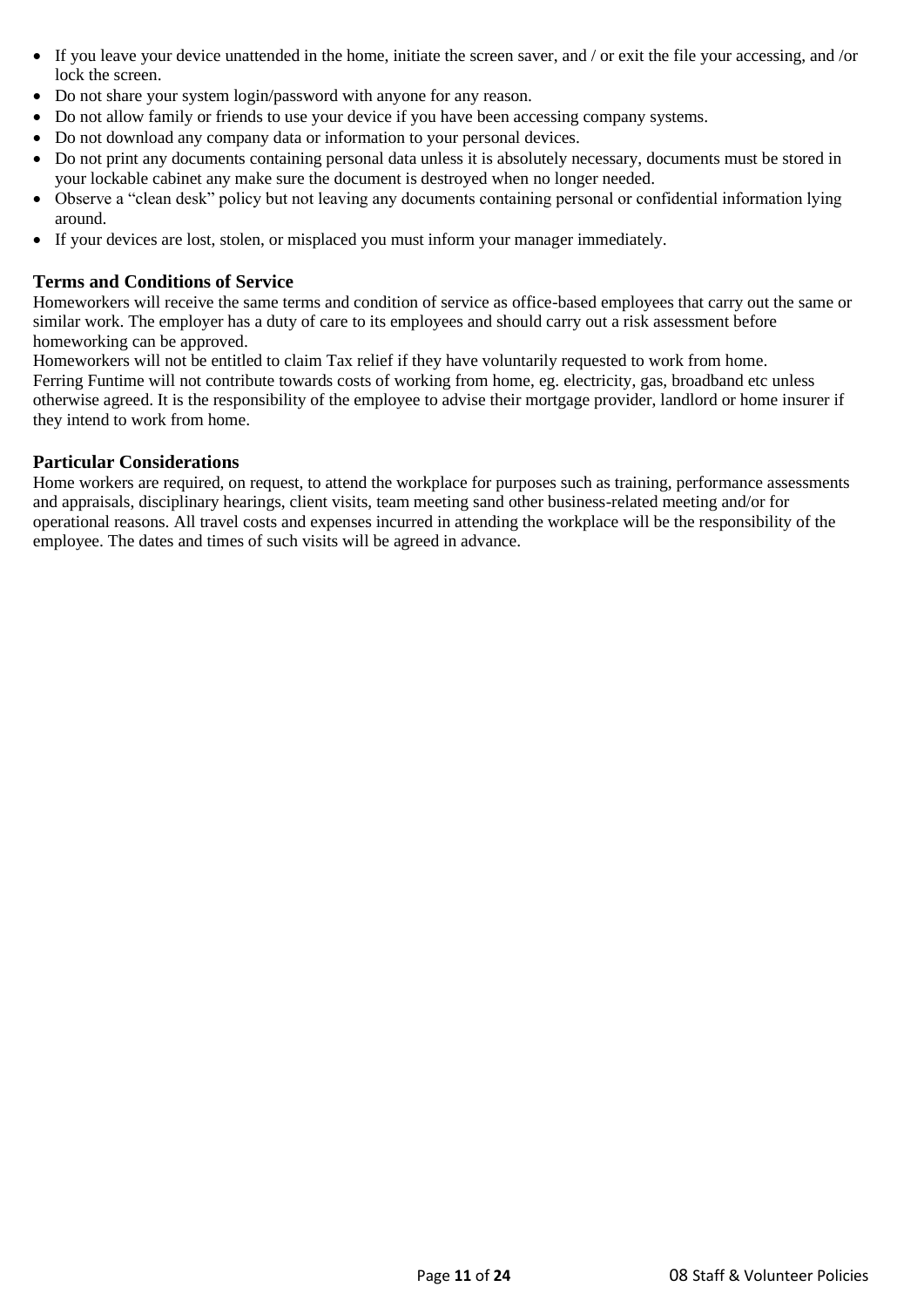# **08.7 STAFF & COMMITTEE CONFIDENTIALITY**

## **Statement of Intention**

It is our intention to respect the privacy of children and their parents and carers, while ensuring that they access high quality pre-school care and education.

#### **Aim**

We aim to ensure that all parents and carers can share their information in the confidence that it will only be used to enhance the welfare of their children.

#### **Methods**

To ensure that all those using – and working in the pre-school can do so with confidence, we respect this confidentiality in the following ways:

- At no time will a staff or Committee member be permitted to discuss any member of the Group (staff, committee member or child) with anyone else outside the Group (excluding professionals and/or other external authorities as appropriate and in accordance with other relevant policies).
- Staff & Committee members will not discuss personal information given by parents/carers with other members of staff or committee, except where it affects planning for the child's needs.
- Detailed information relating to issues regarding individual children/staff will only be disclosed on a "need to know" basis for the purposes of:
	- 1. Ensuring policies and procedures are being correctly adhered to.
	- 2. Ensuring children/staff are receiving the appropriate levels of support.
	- 3. Decision making.
- Issues relating to the employment of staff or use of bank staff, remain confidential to the individual member of bank/staff, his/her manager and the Committee directly involved in making personnel decisions.
- Confidential details of issues regarding members of the Group (staff, committee member or child) which are needed to support the meeting minutes will be included as an Appendix and only attached to the signed file copy of the minutes.
- Personal information about children, families and staff is kept securely in a lockable file, whilst remaining as accessible as possible.
- Any concerns/evidence relating to a child's personal safety are kept in a secure, confidential file and are shared with as few people as possible on a "need to know" basis.
- To maintain the highest level of security within Pre-school, the gate access code and any other information relating to security must not be divulged to anyone (including staff & other committee members). Such information will only be passed on by the Managing Supervisor or Chair of the Committee and in controlled circumstances.
- Staff and Committee induction includes an awareness of the importance of confidentiality in the role of the key person. Staff and Committee will be asked to sign a confidentiality agreement.
- Students on Pre-school Learning Alliances or other recognized qualifications and training, when they are observing in the pre-school, are advised of our confidentiality policy and required to respect and sign it.
- Any breach of confidentiality will be dealt with by the Committee and may result in Disciplinary procedures or an enforced resignation.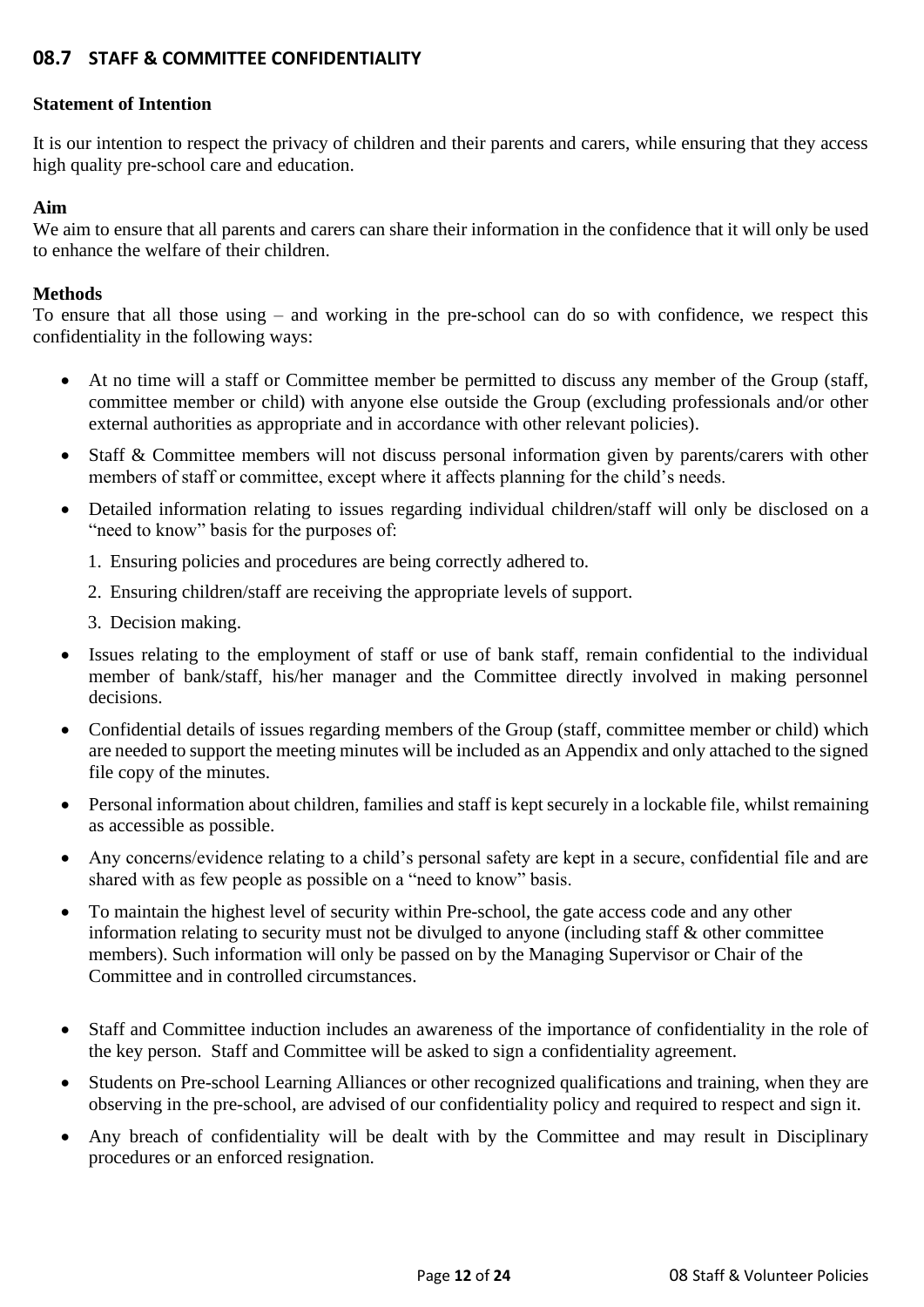All the undertakings above are subject to the paramount commitment of the Pre-school, which is to the safety and well-being of the child. Please also refer to our policy on child protection.

**I have read and understood the Confidentiality Policy and agree to the above terms particularly with regard to security within preschool.** 

**Name: ............................................................................................................................................. Role: ............................................................................................................................................... Signature: ....................................................................................................................................... Date: ...............................................................................................................................................**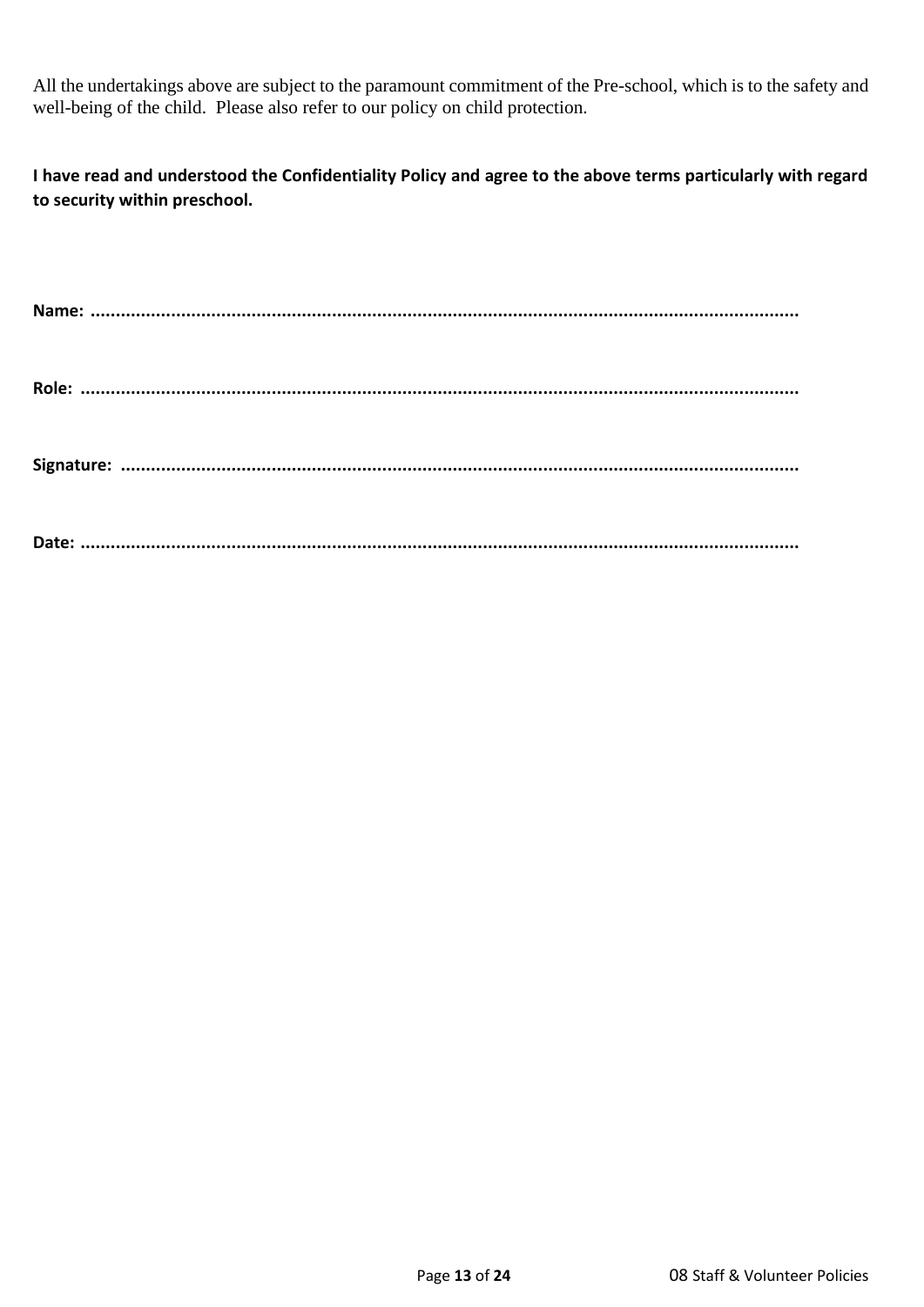#### **08.9 SOCIAL NETWORKING**

With the ever-increasing popularity of social networking sites such as Facebook and Twitter it is important that as a Pre-school we have a clear idea of how such sites may, or may not be used both by the setting as a whole and the individuals who work at the Pre-school. Exactly how many sites exist is impossible to say as they are being created all the time and for the purpose of this document **any** site where an individual can post comments, photographs, videos, hold web forums and share documents will be applicable to this policy.

These sites may provide excellent ways to enhance communication and support or provide valuable additional resources for parents and carers, but equally careless use of these could lead to serious issues of data protection and confidentiality breaches, compromise the integrity and reputation of Ferring Funtime Community Pre-school, affect the privacy of staff and parents, or more importantly, put the children within the setting at risk.

## **Who does this policy apply to?**

This policy applies to the committee and every employee at Ferring Funtime Community Pre-school. Staff are in a professional position and are responsible for the care and education of children and must not engage in any activities which may bring Ferring Funtime Community Pre-school or its employees into disrepute. Staff are asked to sign an annual declaration at their appraisal to enforce this policy.

Parents are also advised regarding this policy, but as Pre-School Practitioners we are unable to monitor and control parental usage and can only act upon any information that comes to our attention which is deemed to be detrimental.

#### **Use of social networking sites**

Every employee and parent has the right and opportunity to express and communicate on-line and Ferring Funtime Community Pre-school does not wish to discourage an on-line presence, but on a professional level, boundaries need to be in place to ensure the reputation of the Pre-School, its staff and the children are respected.

#### **Procedures**

When using sites **staff** must:

In no way refer to the Pre-school, other staff members and children by name.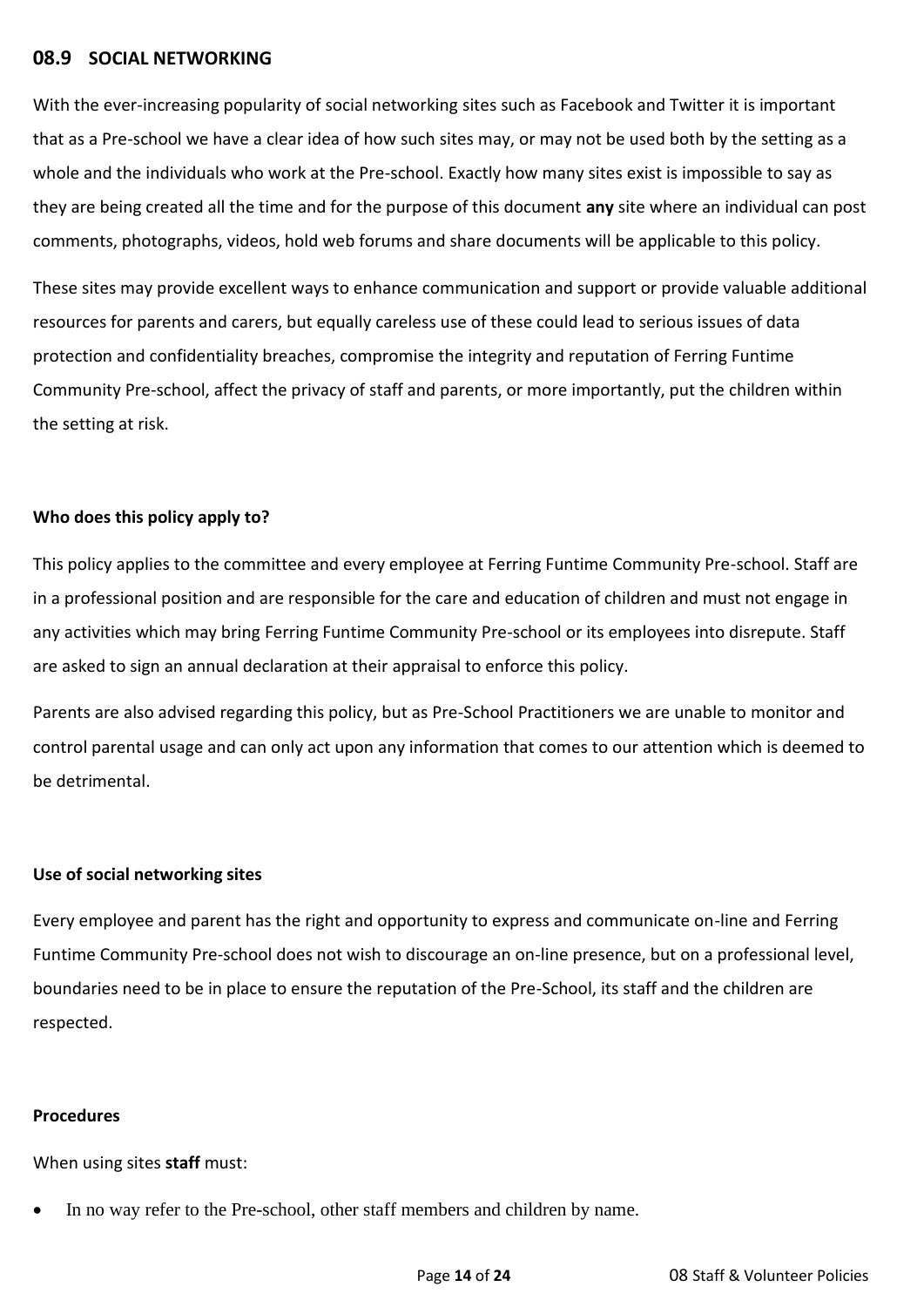- Not include any images/videos of themselves or other staff members which may be perceived as inappropriate behaviour for a childcare professional
- Not contain any images of the children or their families
- Ensure that personal comments are not made about other staff, children, parents and other professional associated with Ferring Funtime Community Pre-school.
- Take personal responsibility for reading and adhering to the terms of service for each site and comply with the law in regard to copyright and plagiarism. Other relevant laws include those referring to libel and defamation of character (if you don't have anything good to say, don't say anything at all)

#### When using sites **parents and carers** must:

- In no way refer to the Pre-school, other staff members and children by name
- Not contain any images of the children or their families without their consent
- Ensure that personal comments are not made about staff, children or other parents.

#### **Responsibility**

Any material presented online in reference to Ferring Funtime Community Pre-school by any employee is the responsibility of the poster. Any member of staff found to be posing remarks or comments that breach confidentiality and or are deemed to be of a detrimental nature to the Pre-school or other employees or posting/publishing photographs of the setting, children or staff unless staff permission has been gained may face disciplinary action in line with the Pre-school disciplinary procedures.

#### **Usage for staff and impact on work**:

- This must be restricted to outside of working hours/days off
- Mobile phones with internet access are not permitted to be used during working hours
- Social networking activities must not at any time interfere with a staff member's pre-school responsibilities

#### **Email:**

The use of email to other staff members is intended for purposes of communication relevant to the responsibilities assigned to each employee. Social networking sites are not deemed a requirement for these purposes.

#### **Friendship and tagging**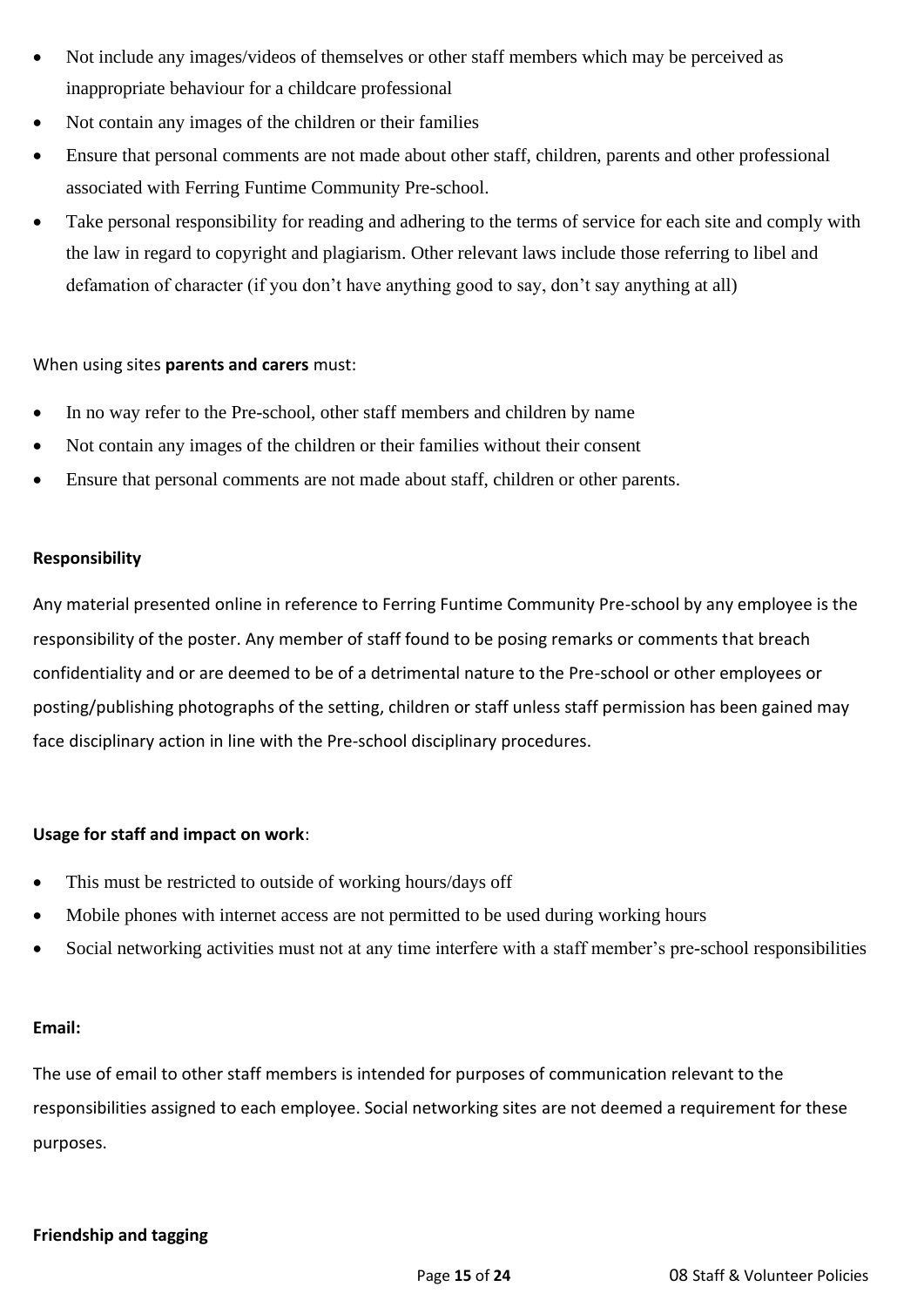- Staff must not have, accept or request parents of children currently attending the setting or their known family members to be network friends. The only exception to this is if an existing relationship was established beforehand. If you have an existing friend with a parent/family please inform the Pre-school manager.
- All Pre-school staff must comply with Data Protection Act in and out of work time.
- Staff must never share or post photographs that show any child from the group in any form; on personal social networking accounts/website/blogs; even with parental consent and even if the forms has no connection with the setting (e.g. taken at a social occasion)

#### **Ferring Funtime Community Preschool Facebook Page**

A public Group called Ferring Funtime Community Preschool. This is ONLY to be used for general advertising of our Pre-School, Events and Activities. No photos of children are used on this page unless separate consent is obtained from the parents/carer of the child. Photos posted are never individual photos of children, only group of children and with not identifying features such as name labels etc. Pictures of member of staff may be used providing consent is obtained from the member of staff. Any other Facebook pages, groups or accounts using our name are not managed or administrated by us and we cannot be held responsible for their content or connection.

#### **Remember:**

- No information sent over the web it totally secure and as such if you do not wish the information to be made public, refrain from sending it over a social network site.
- Even though you may think you are anonymous or use an alias you may be recognised.
- Maintain professionalism, honesty and respect at all times.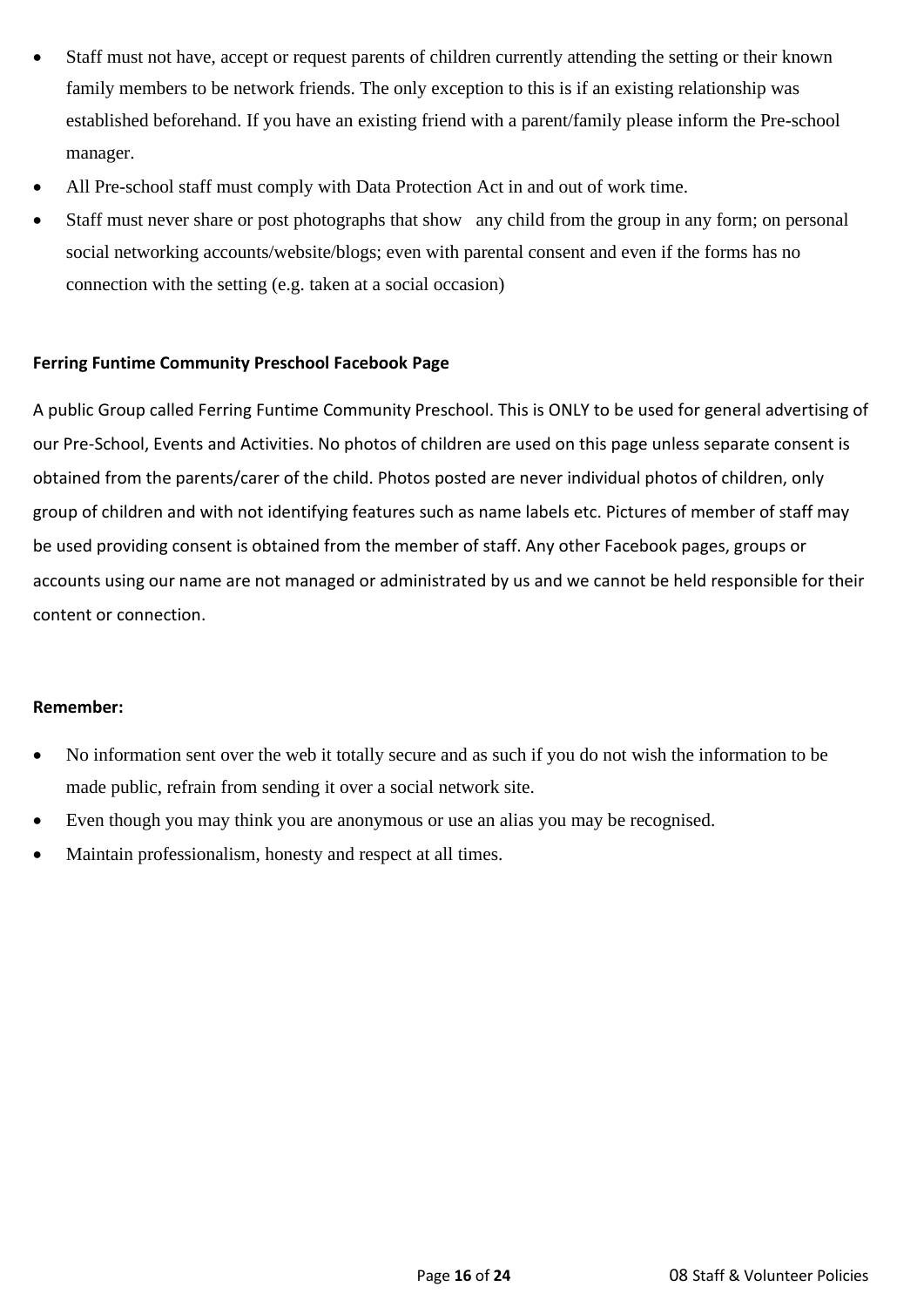# **08.9 EXPENSES**

It is the policy of Ferring Funtime Community Pre-School that employees and Committee members are reimbursed for any reasonable and pre-approved expenses incurred whilst working on behalf of the organisation. Employees and Committee members are expected to minimise costs as appropriate.

Claims should be made within one month of the expense being incurred. Reimbursement will be made on production of receipts or invoices.

The organization will, at its discretion, arrange for a company debit card to be provided for the Manager for which it is considered that such a facility is essential. Where a card is provided it is to be used only for business purposes.

Petty cash is to be used only for small items of actual expenditure where a receipt must be provided.

Breach of this policy is a disciplinary office. Deliberate falsification of a claim or the evidence needed to make a claim will constitute gross misconduct. This may result in summary dismissal. "Falsification" includes the failure to pass on any discount obtained in the course of incurring an expense.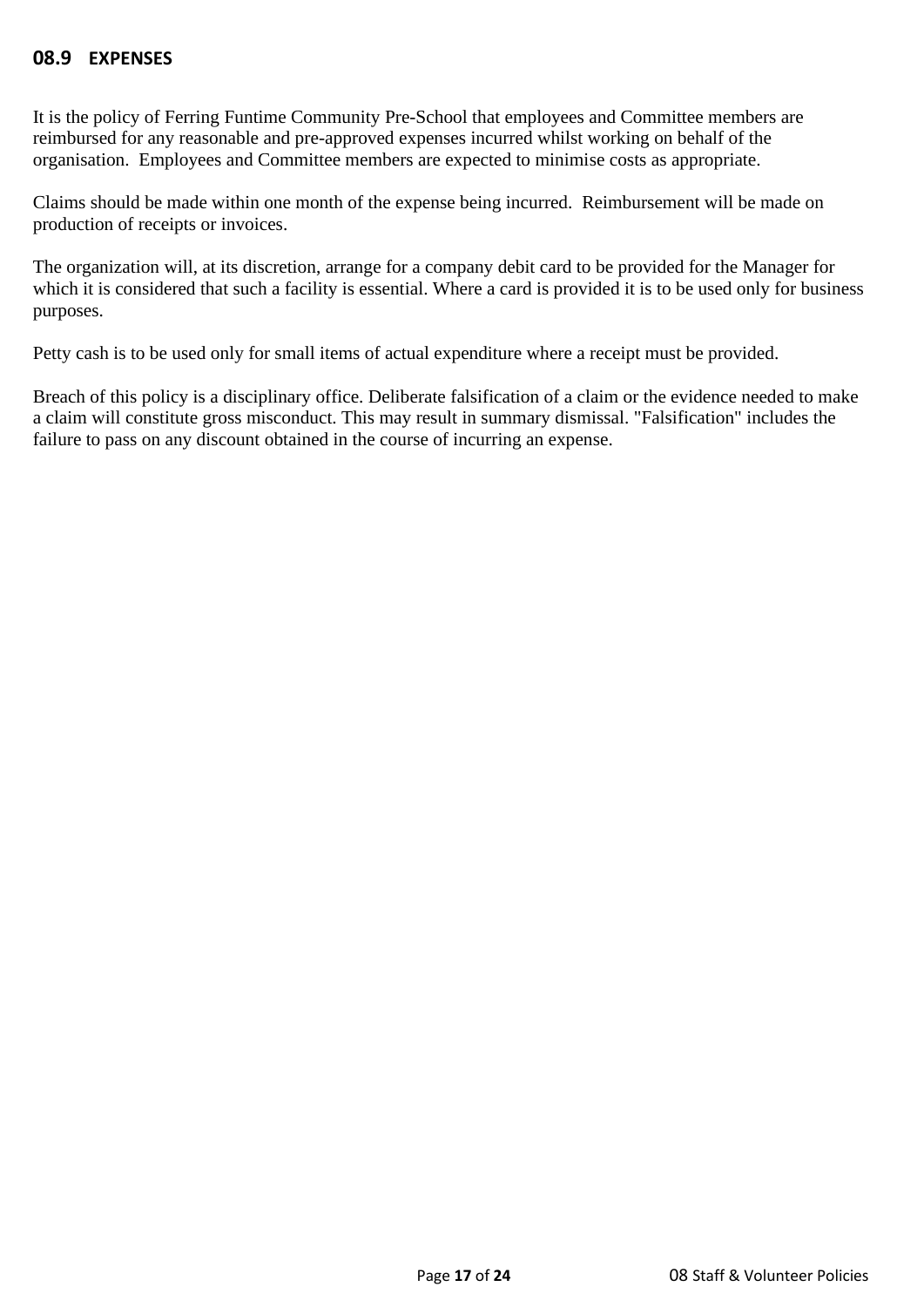# **08.10 GRIEVANCE PROCEDURE**

#### **Dealing with grievances informally**

If you have a grievance or complaint to do with your work or the people you work with you should, wherever possible, start by talking it over with your manager. You may be able to agree a solution informally between you.

#### **Formal grievance**

If the matter is serious and/or you wish to raise the matter formally you should set out the grievance in writing to your manager. You should stick to the facts and avoid language that is insulting or abusive.

Where your grievance is against your manager and you feel unable to approach him or her you should talk to a trustee / committee member.

#### **Grievance hearing**

Your manager will call you to a meeting, normally within five days, to discuss your grievance. You have the right to be accompanied by a colleague or trade union representative at this meeting if you make a reasonable request.

After the meeting the manager will give you a decision in writing, normally within 24 hours.

If it is necessary to gather further information before making a decision your manger will inform you of this and the likely timescale involved.

#### **Appeal**

If you are unhappy with your manager's decision and you wish to appeal you should let your manager know.

You will be invited to an appeal meeting, normally within five days, and your appeal will be heard by a more senior manager (a trustee/committee member). You have the right to be accompanied by a colleague or trade union representative at this meeting if you make a reasonable request.

After the meeting the manager (or trustee/committee member) will give you a decision, normally within 24 hours. The manager's (or trustee/committee member's) decision is final.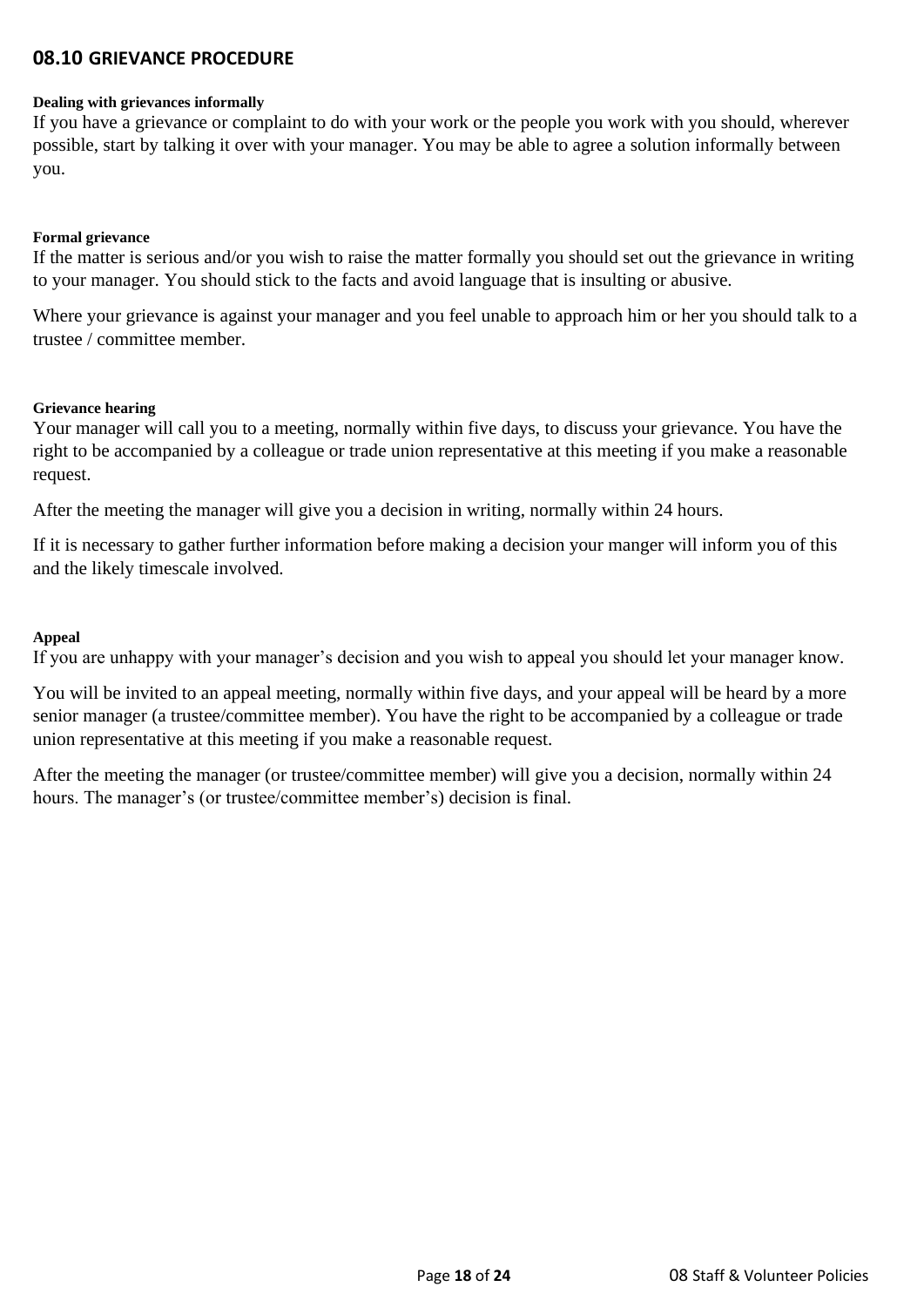# **08.11 DISCIPLINARY PROCEDURE**

# **1. Purpose and scope**

This procedure is designed to help and encourage all employees to achieve and maintain standards of conduct, attendance and job performance. The company rules (included in the Employee Handbook) and this procedure apply to all employees. The aim is to ensure consistent and fair treatment for all in the organisation.

# **2. Principles**

Informal action will be considered, where appropriate, to resolve problems.

No disciplinary action will be taken against an employee until the case has been fully investigated.

For formal action the employee will be advised of the nature of the complaint against him or her and will be given the opportunity to state his or her case before any decision is made at a disciplinary meeting.

Employees will be provided, where appropriate, with written copies of evidence and relevant witness statements in advance of a disciplinary meeting.

At all stages of the procedure the employee will have the right to be accompanied by a trade union representative, or work colleague.

No employee will be dismissed for a first breach of discipline except in the case of gross misconduct, when the penalty will be dismissal without notice or payment in lieu of notice.

An employee will have the right to appeal against any disciplinary action.

The procedure may be implemented at any stage if the employee's alleged misconduct warrants this.

# **3. The procedure First stage of formal procedure**

This will normally be either:

● an improvement note for unsatisfactory performance if performance does not meet acceptable standards. This will set out the performance problem, the improvement that is required, the timescale, any help that may be given and the right of appeal. The individual will be advised that it constitutes the first stage of the formal procedure. A record of the improvement note will be kept for two academic terms or agreed period, but will then be considered spent – subject to achieving and sustaining satisfactory performance

**or**

● a first warning for misconduct if conduct does not meet acceptable standards. This will be in writing and set out the nature of the misconduct and the change in behaviour required and the right of appeal. The warning will also inform the employee that a final written warning may be considered if there is no sustained satisfactory improvement or change. A record of the warning will be kept, but it will be disregarded for disciplinary purposes after a specified period (eg, six months).

#### **Final written warning**

If the offence is sufficiently serious, or if there is further misconduct or a failure to improve performance during the currency of a prior warning, a final written warning may be given to the employee. This will give details of the complaint, the improvement required and the timescale. It will also warn that failure to improve may lead to dismissal (or some other action short of dismissal) and will refer to the right of appeal. A copy of this written warning will be kept by the supervisor but will be disregarded for disciplinary purposes after two academic terms or an agreed period, subject to achieving and sustaining satisfactory conduct or performance.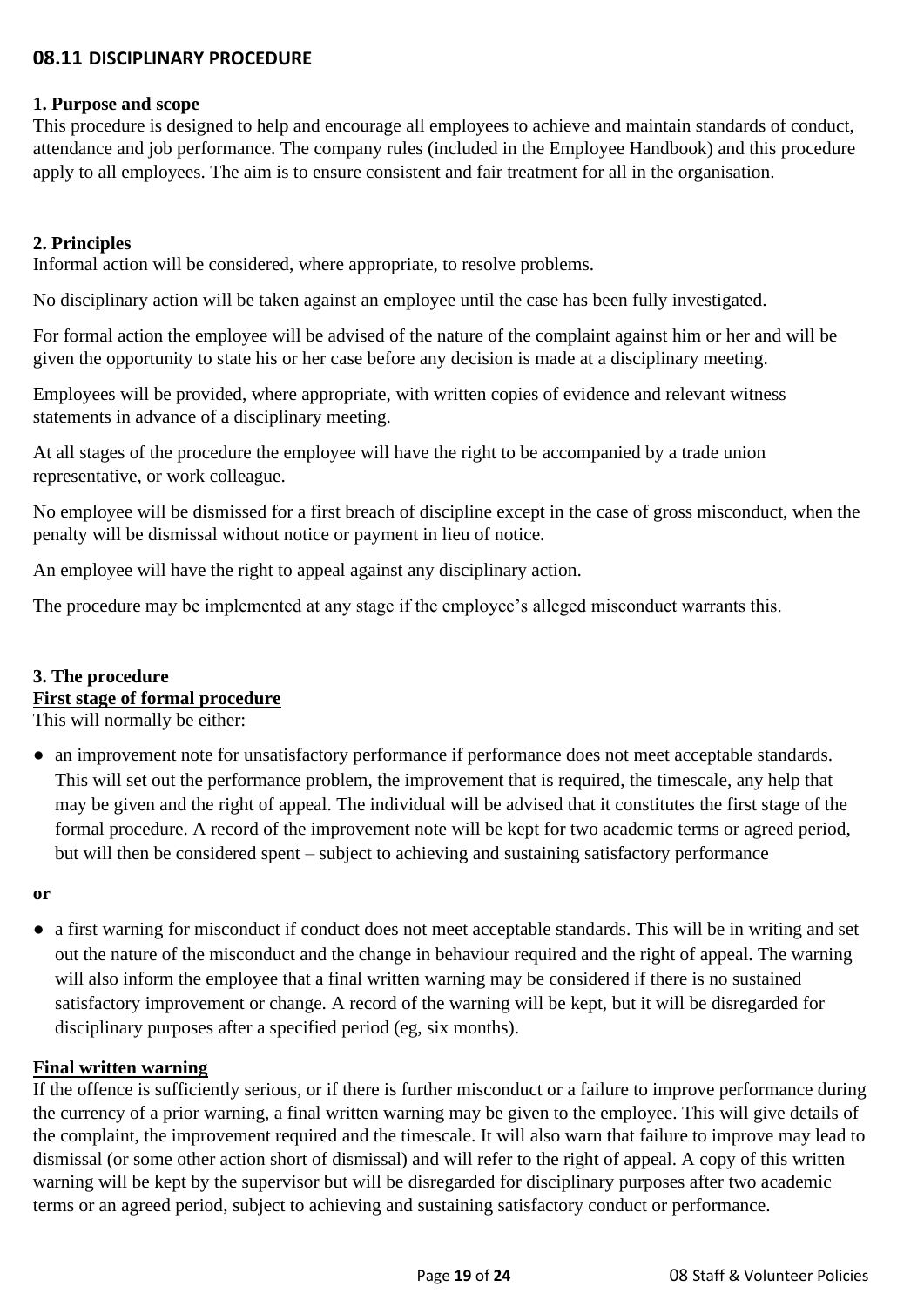# **Dismissal or other sanction**

If there is still further misconduct or failure to improve performance the final step in the procedure may be dismissal or some other action short of dismissal such as demotion or disciplinary suspension or transfer (as allowed in the contract of employment). Dismissal decisions can only be taken by the appropriate senior manager, and the employee will be provided in writing with reasons for dismissal, the date on which the employment will terminate, and the right of appeal.

If some sanction short of dismissal is imposed, the employee will receive details of the complaint, will be warned that dismissal could result if there is no satisfactory improvement, and will be advised of the right of appeal. A copy of the written warning will be kept by the supervisor but will be disregarded for disciplinary purposes after two academic terms or an agreed period, subject to achievement and sustainment of satisfactory conduct or performance.

# **Gross misconduct**

The following list provides some examples of offences which are normally regarded as gross misconduct:

- theft or fraud
- physical violence or bullying
- deliberate and serious damage to property
- serious misuse of an organisation's property or name
- deliberately accessing internet sites containing pornographic, offensive or obscene material
- serious insubordination
- unlawful discrimination or harassment
- bringing the organisation into serious disrepute
- serious incapability at work brought on by alcohol or illegal drugs
- causing loss, damage or injury through serious negligence
- a serious breach of health and safety rules
- a serious breach of confidence.

If you are accused of an act of gross misconduct, you may be suspended from work on full pay, normally for no more than five working days, while the alleged offence is investigated. If, on completion of the investigation and the full disciplinary procedure, the organisation is satisfied that gross misconduct has occurred, the result will normally be summary dismissal without notice or payment in lieu of notice.

# **Appeals**

An employee who wishes to appeal against a disciplinary decision must do so within five working days. The senior manager will hear all appeals and his/her decision is final. At the appeal any disciplinary penalty imposed will be reviewed.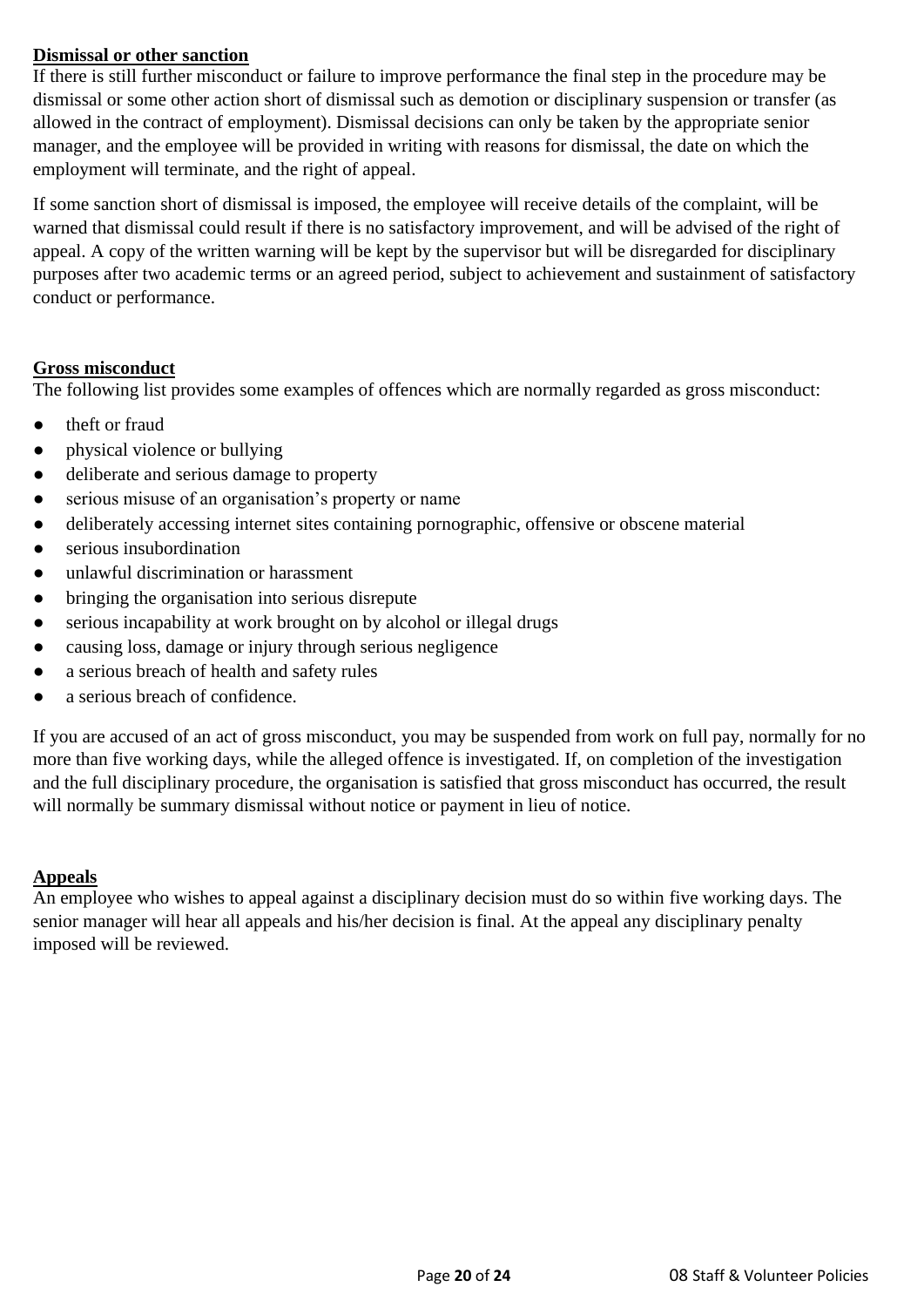# 08 STAFF AND VOLUNTEER PROCEDURES

# **08.12 CAPABILITY POLICY & PROCEDURE**

'Incapability' is where an employee is unable to display the skill, aptitude, behaviour, health or any other physical or mental quality for the job. The term implies there is no element of choice for the employee in failing to meet the required standards.

With regard to skill, aptitude or behaviour an employee does not demonstrate the competency to carry out the role to the required standard.

With regards to health the employee is unable to perform the work because they cannot attend their place of work when contracted to do so or carryout the duties required when at work due to a medical condition. This could be due to long-term sickness absence or short-term sickness persistent absence.

#### **Policy**

This policy is intended to provide a fair and consistent framework for dealing with capability issues effectively.

It is anticipated that the manager will have tried appropriate avenues of informal support, coaching and monitoring through regular performance reviews or supervision meetings prior to embarking on this formal procedure. That during this time an employee will have been made aware that if insufficient improvement is made within a specified period then the formal process will be followed.

Employees should be made aware of this procedure when joining the setting and have a full understanding of it. Employees subject to this procedure must be given every opportunity to explain and justify the reasons why the are not able to meet the required standards.

#### **Procedure**

#### *Initial Formal Meeting*

Where informal avenues, described above, have not had the desired effect, the employee will be invited to a meeting to formally discuss their short fall in performance or attendance. This will include the standard of competency or attendance required in the post, objectives to be set, timescales for a formal review meeting and any interim check points for the Manger to review progress with the employee. Reasons why the employee is having difficulty in meeting the standards (any medical reasons should be followed up) and any reasonable development or support that will assist the employee in making the required improvements. The employee should be given sufficient notice of the meeting in order to prepare and seek representation.

#### *Representation*

The employee will have the right to be accompanied at any formal meetings. This would normally be their Trade Union representative if they have one or a work colleague.

#### *Consideration*

The employee has the right to have their case heard by somebody who will hear it without any prejudice or bias. Due to the size of the setting this is likely to be the Manager.

#### *Outcome of Initial Formal Meeting*

There are two possible outcomes from this meeting: a discontinuation of the formal procedure or a first monitoring period.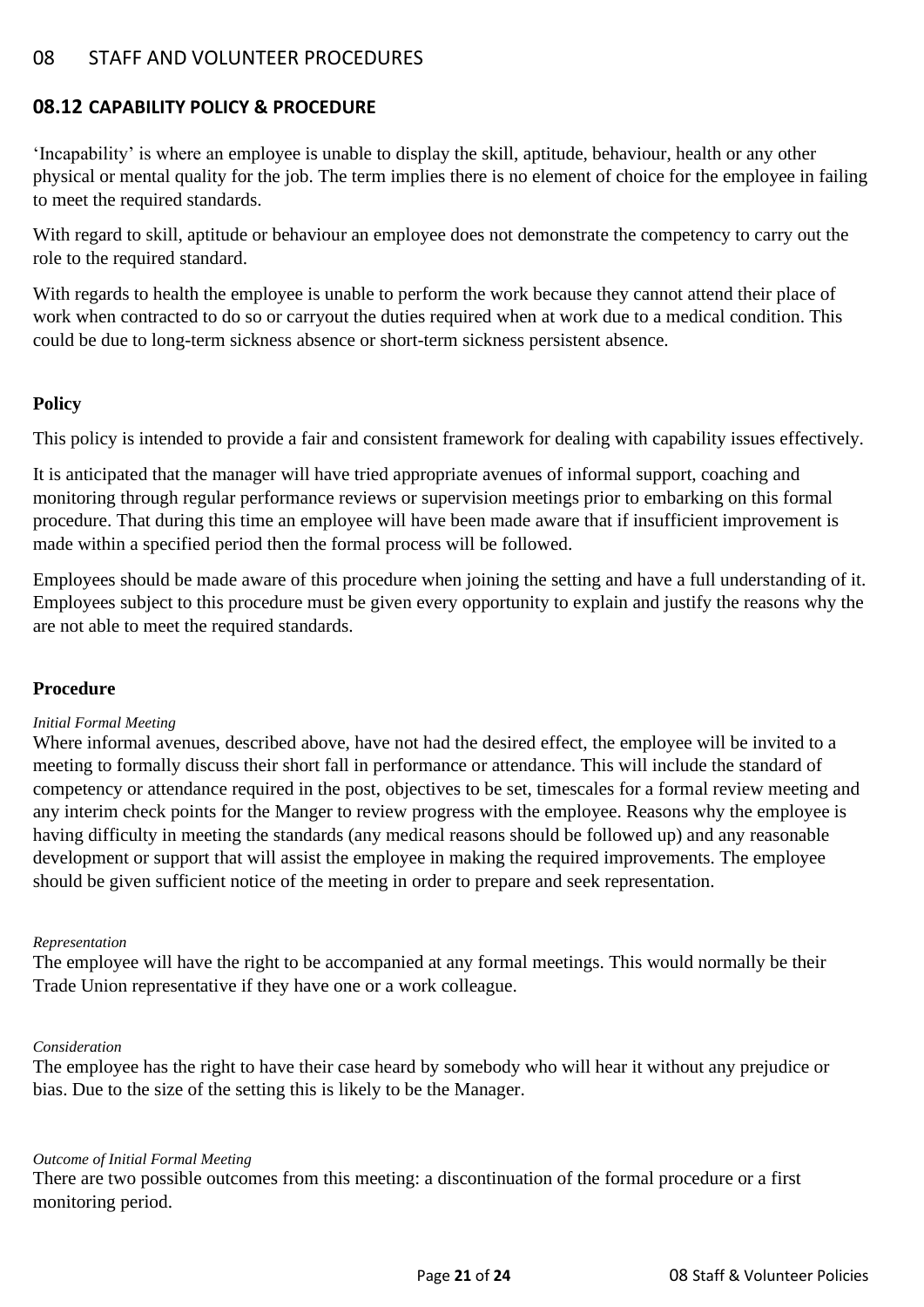#### *Discontinuation of the Formal Procedures*

The employee may present an explanation of the issues which leads the manager to decide it is not appropriate to continue with the formalities of the capability procedure and that satisfactory improvement is expected to be resumed. In this event the manager should continue to monitor the situation as part of the usual day to day management and agree a review date to discuss the matter further.

#### *First Monitoring Period*

With the emphasis on giving the employee an opportunity to improve, objectives and timescales should be set appropriate to the situation. The timescales would normally be between 4 weeks and 3 months. Any reasonable support or assistance will be provided to the employee during this period to help them improve. The employee will have a formal review at the end of this period to consider whether there is a need to progress to a final review of their employment.

#### *Formal Review Meeting*

The purpose of this meeting is for the manager to review progress that has been made against the objectives set for the first monitoring period and decide further action. This will include amount of progress against objectives set, reasons for any shortfall, the need for further support or training, objectives for a final review period and timescales for a final review meeting and any interim checkpoints for the manager to review progress with the employee.

#### *Outcome of Formal Review Meeting*

There are two possible outcomes from this meeting: satisfactory improvement or a final monitoring period.

#### *Satisfactory Improvement*

Where satisfactory improvement has been made the employee should be notified accordingly. Performance and attendance is then managed through the usual performance management processes. However, they should also be advised that any lapse in the required standards within the following 12 months would be referred back to this formal stage of the procedure.

#### *Final Monitoring Period*

Where there has been unsatisfactory improvement there will be one final review period followed by a final review meeting. It should be clear from the discussions at the meeting that the employee has not achieved the required improvement. The manager will identify the areas where there is a shortfall and will set objectives for a final monitoring review period which should be between four weeks and three months. It should be made clear to the employee that the next review meeting will be a final review meeting and subject to any evidence presented at that meeting the likelihood is that their employment will be terminated on the grounds of capability if they have not attained the required standard.

#### *Final Review Meeting*

The purpose of this meeting is to decide what action is now appropriate. Given the potential outcomes of this stage, this meeting should be attended and chaired by a committee member.

The manager will gather together any documentation regarding the case and provide this to both the employee and the Chair prior to the meeting.

The Chair will summarise the case with the information provided by the manager indicating the level of support offered to the employee, the shortfall in achieving the required standards and any other avenues explored by the manager such as redeployment if appropriate.

The employee will then have the opportunity to ask any questions and then present their case.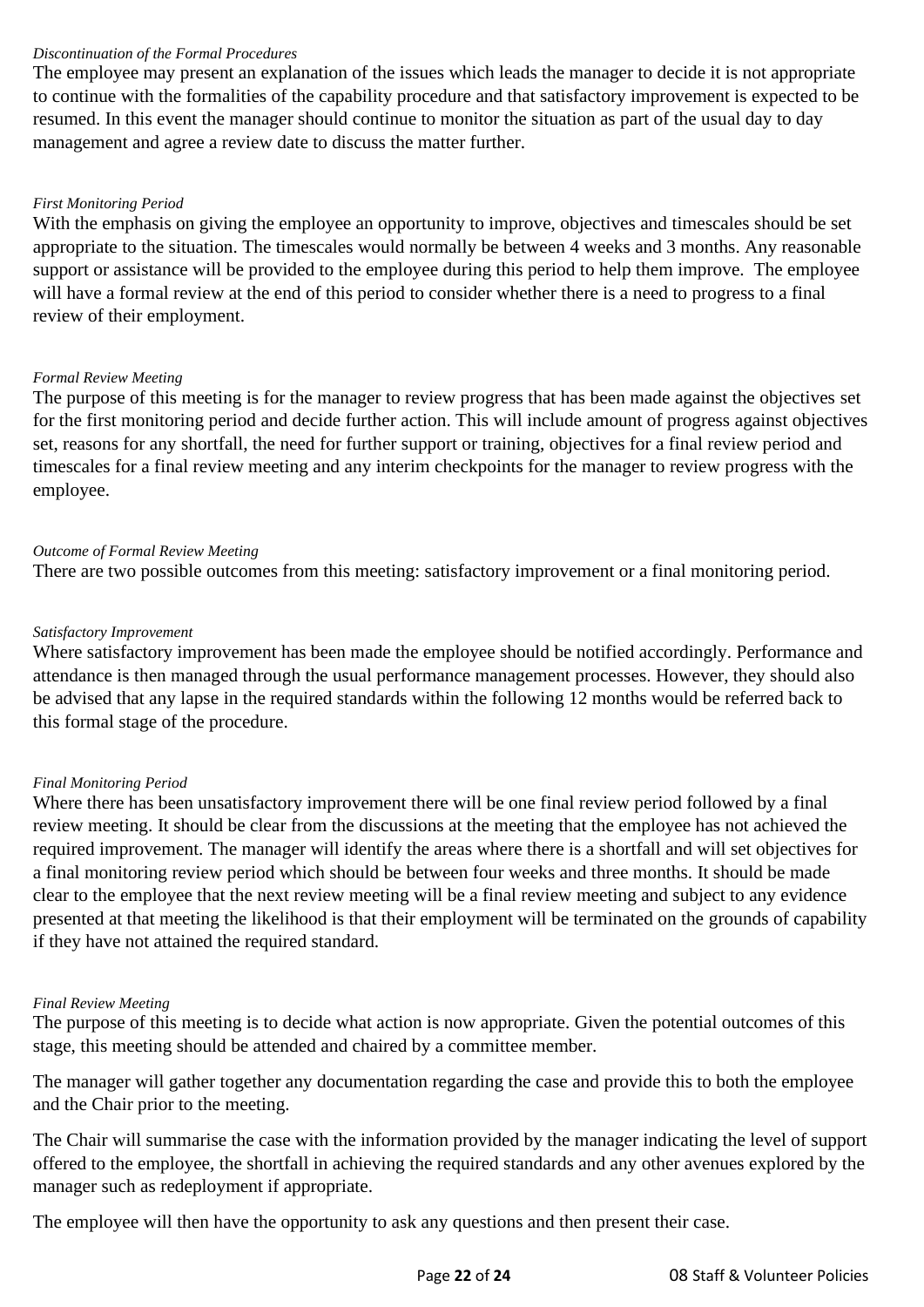The meeting will then be adjourned for the chair to make a decision. This should be based on the steps taken to date to support the employee and any supporting documentation, how long the employee's capability has been an issue and what improvement if any has been made, any relevant medical information, the impact on the setting, whether consideration has been given to redeployment if appropriate, whether any reasonable adjustments have been made where the Disability Discrimination Act might apply and the views of the employee.

#### *Outcome of Final Review Meeting*

There are two possible outcomes i.e. a further period of monitoring or dismissal with notice.

#### *Further monitoring period*

This would only be relevant when significant improvements have been made and attaining the required standards is likely within a reasonable time frame or new aspects to the case come to light requiring a further opportunity to improve. In this instance a further review meeting would need to be held.

#### *Dismissal with notice.*

The alternative is dismissal with notice. This is where the required standards have not been met and reasonable alternative routes of action have been exhausted.

#### *Notice of meetings and formal recording.*

The employee should be given sufficient notice of these meetings in writing in order to prepare their case and seek representation. Where a final review meeting is being arranged this notice should be ten working days.

Notes of the meeting should be taken with a copy being given to the employee to ensure that objectives are clearly defined within specified timescales. Decisions should be confirmed in writing with the right to appeal given at all stages of this formal procedure.

#### *Appeals*

The employee has the right to appeal any formal decision. They should put their appeal in writing, indicating why they are appealing withing five working days of receiving written confirmation of any decision. Appeals should be heard by another member of the committee.